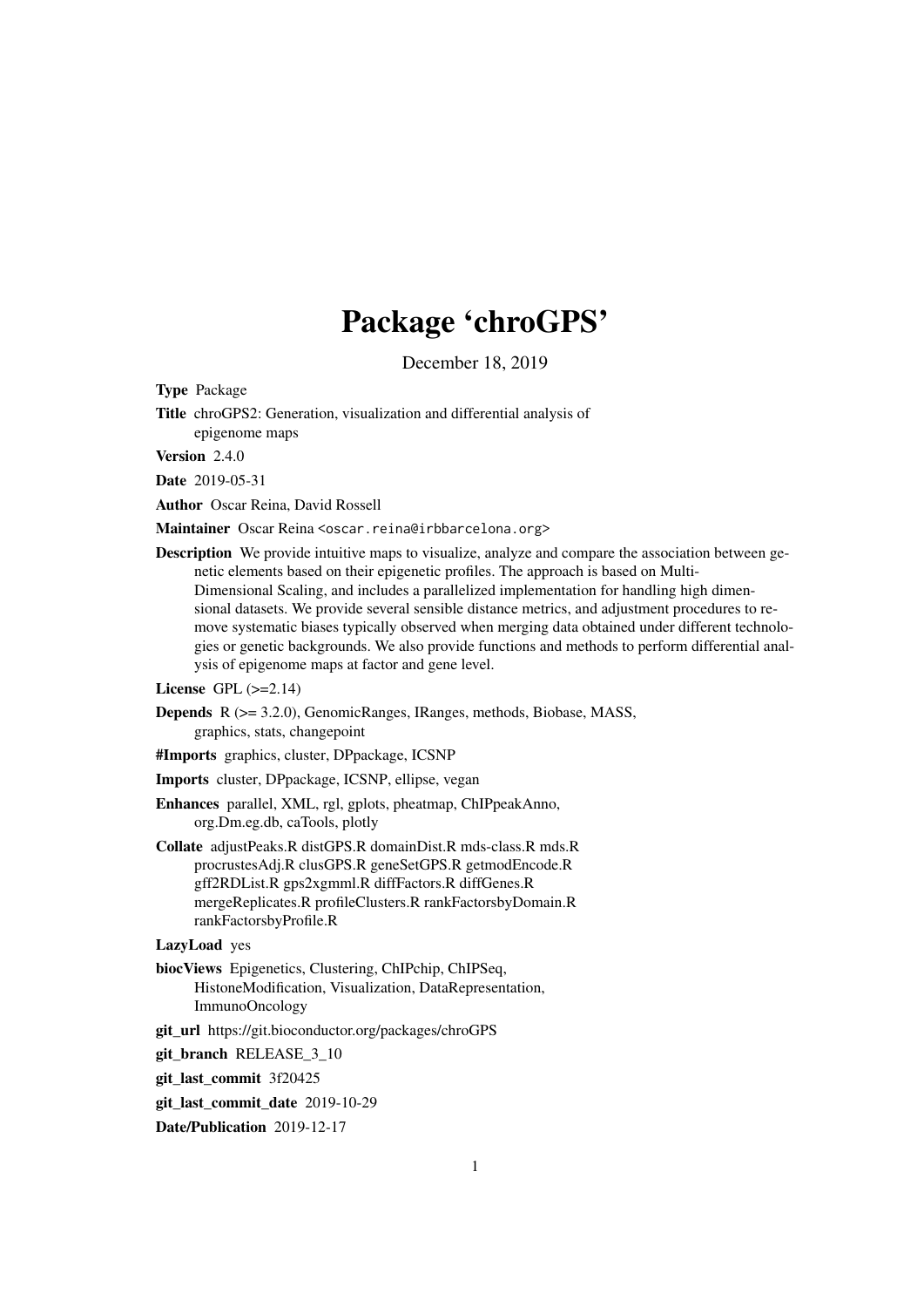# <span id="page-1-0"></span>R topics documented:

| <b>Index</b> | 35                   |
|--------------|----------------------|
|              |                      |
|              |                      |
|              |                      |
|              |                      |
|              |                      |
|              |                      |
|              |                      |
|              |                      |
|              |                      |
|              |                      |
|              |                      |
|              |                      |
|              |                      |
|              |                      |
|              |                      |
|              |                      |
|              |                      |
|              |                      |
|              | $\overline{11}$      |
|              | 9<br>$\overline{10}$ |
|              | 6                    |
|              | 5                    |
|              | $\overline{4}$       |
|              | $\overline{3}$       |
|              |                      |
|              |                      |

addVar *Plot vector of a quantitative variable over a MDS map.*

# Description

Given a quantitative variable as a numeric vector with one element for each point on a MDS map, calculate and plot the weight vector corresponding to that variable.

# Usage

```
addVar(mds1, z, plot = TRUE, label = "z", pos = 3, ...)
```
# Arguments

| mds1      | An object of class mds with the MDS object.                                                        |
|-----------|----------------------------------------------------------------------------------------------------|
| z         | Numeric vector with the quantitative variable, one element for each point.                         |
| plot      | Set to TRUE to calculate and draw the resulting vector on the MDS.                                 |
| label     | Something to be printed on the tip of the vector arrow, usually the name of the<br>given variable. |
| pos       | Graphical position where the label is drawn respect to the vector arrow tip.                       |
| $\ddotsc$ | Additional parameters given to the generic function plot.                                          |
|           |                                                                                                    |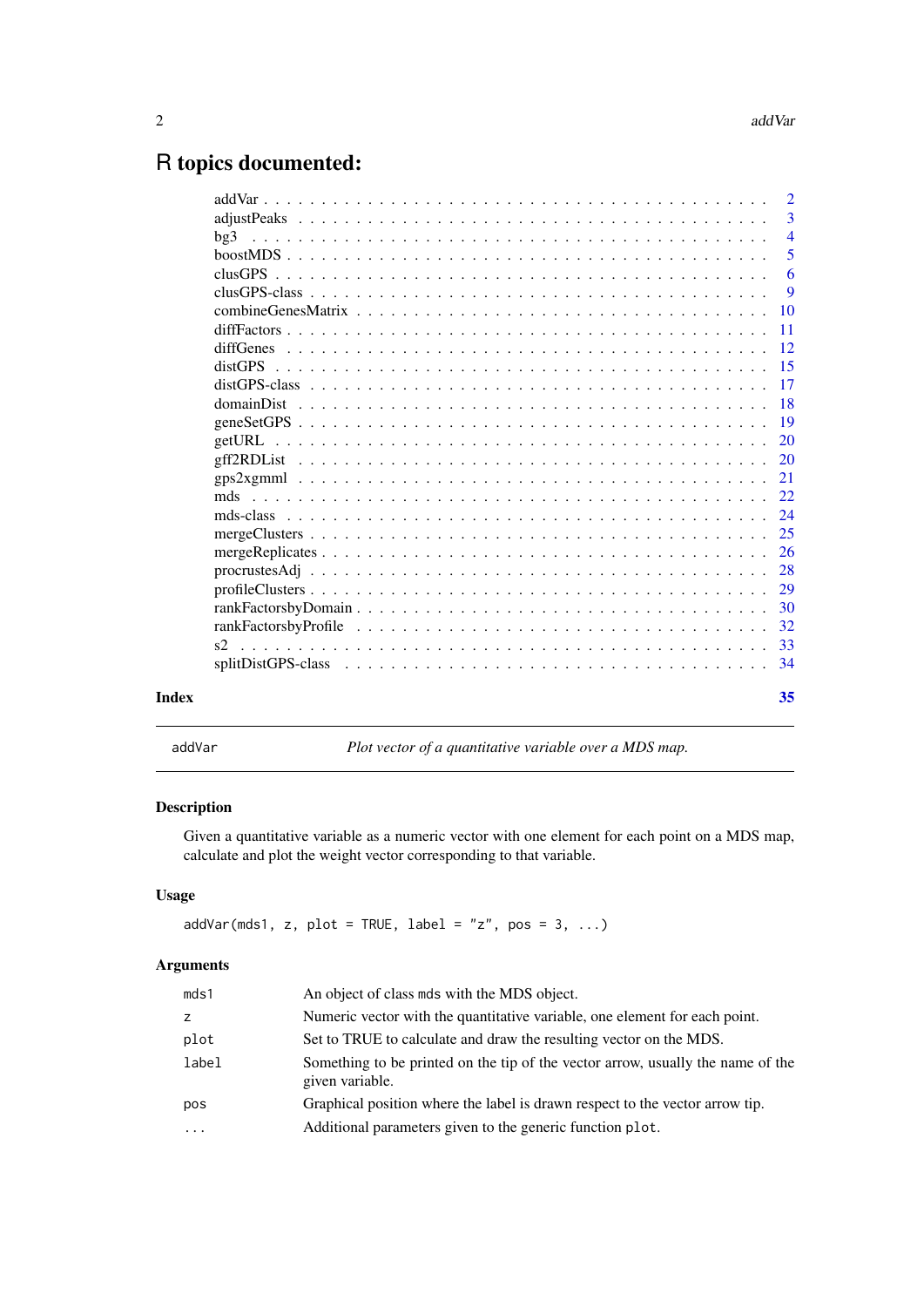#### <span id="page-2-0"></span>adjustPeaks 3

# Value

A named list with the vector components.

# Examples

# Not run # See chroGPS-manual.pdf for examples.

| adjustPeaks | Adjust peak width so that samples obtained under different conditions |
|-------------|-----------------------------------------------------------------------|
|             | become comparable.                                                    |

# Description

Peaks obtained under different conditions (e.g. chip-chip, chip-seq, mnase-seq) are typically not comparable in terms of their width. adjustPeaks modifies the mean and SD of the peak width distribution for each condition, so that they become equivalent to the condition with widest peaks. See details.

# Usage

adjustPeaks(x, adjust, sampleid, logscale = TRUE)

# Arguments

| $\mathsf{x}$ | GRangesList indicating the binding sites for each sample/experiment.                                                                                                                                            |
|--------------|-----------------------------------------------------------------------------------------------------------------------------------------------------------------------------------------------------------------|
| adjust       | Vector indicating the adjustment factor, <i>i.e.</i> the condition under which each<br>sample has been obtained.                                                                                                |
| sampleid     | Vector containing the sample identifier. sampleid should take the same value<br>for samples obtained under different conditions, as this is used to detect the<br>samples to be used for Procrustes adjustment. |
| logscale     | If set to TRUE the mean and SD are matched for log width, otherwise the original<br>widths are used. Working in log scale can help reduce the effect of outliers (e.g.<br>an usually long binding site).        |

# Details

In a sense, the peak calling resolution is decreased so that they become comparable to the less precise technology (notice that there is no reliable way to increase the precision given by a lowresolution technology).

#### Value

GRangesList object with adjusted widths.

# Methods

signature(x='GRangesList') Each element in x contains the binding sites for a different sample. The start, end and chrosomome of each binding sites should be accessed via start, end and space.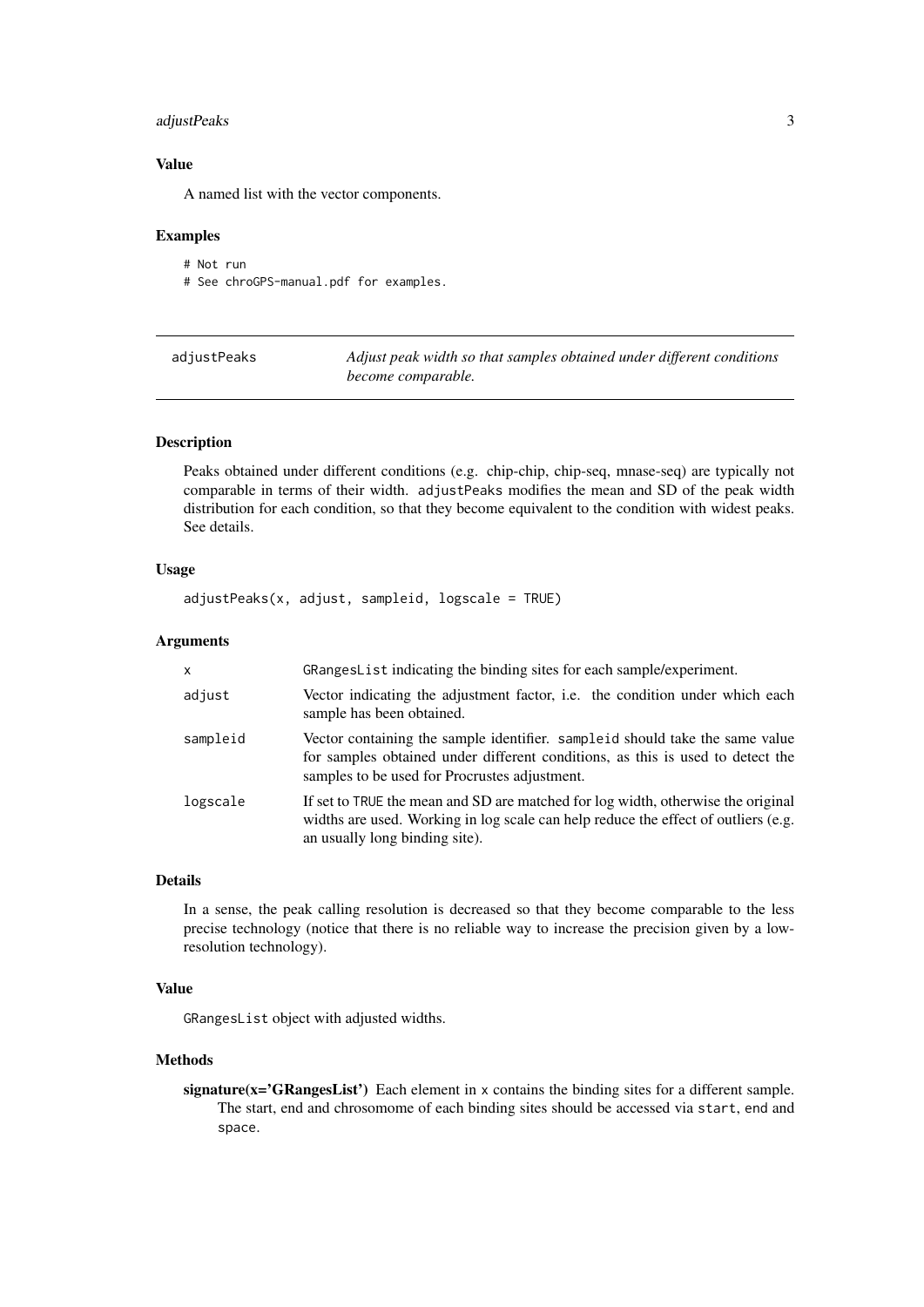# <span id="page-3-0"></span>See Also

[procrustesAdj](#page-27-1) for an alternative, more general, adjustment based on Procrustes. [distGPS](#page-14-1) for computing distances, [mds](#page-21-1) to create MDS-oriented objects.

#### Examples

#See examples in help(procrustesAdj)

bg3 *Sample binding site and related data from BG3 cell line in Drosophila melanogaster.*

# Description

chroGPS example dataset including ChIP-CHIP (modEncode) and ChIP-Seq (NCBI GEO GSE19325) data for Drosophila melanogaster BG3 cell line. The object toydists stores precomputed distGPS objects (called d,d2,d3) for the epigenetic factors used in the dynamic vignette that comes with the package.

# Usage

data(bg3)

#### Source

http://www.modencode.org http://www.ncbi.nlm.nih.gov/geo/query/acc.cgi?acc=GSE19325

# References

http://www.modencode.org http://www.ncbi.nlm.nih.gov/geo/

# See Also

s2 for the analog S2 cell line object. toydists for precomputed distance matrixes.

```
data(bg3)
class(bg3)
bg3
bg3names$Factor
# See vignette examples for several uses of these datasets.
```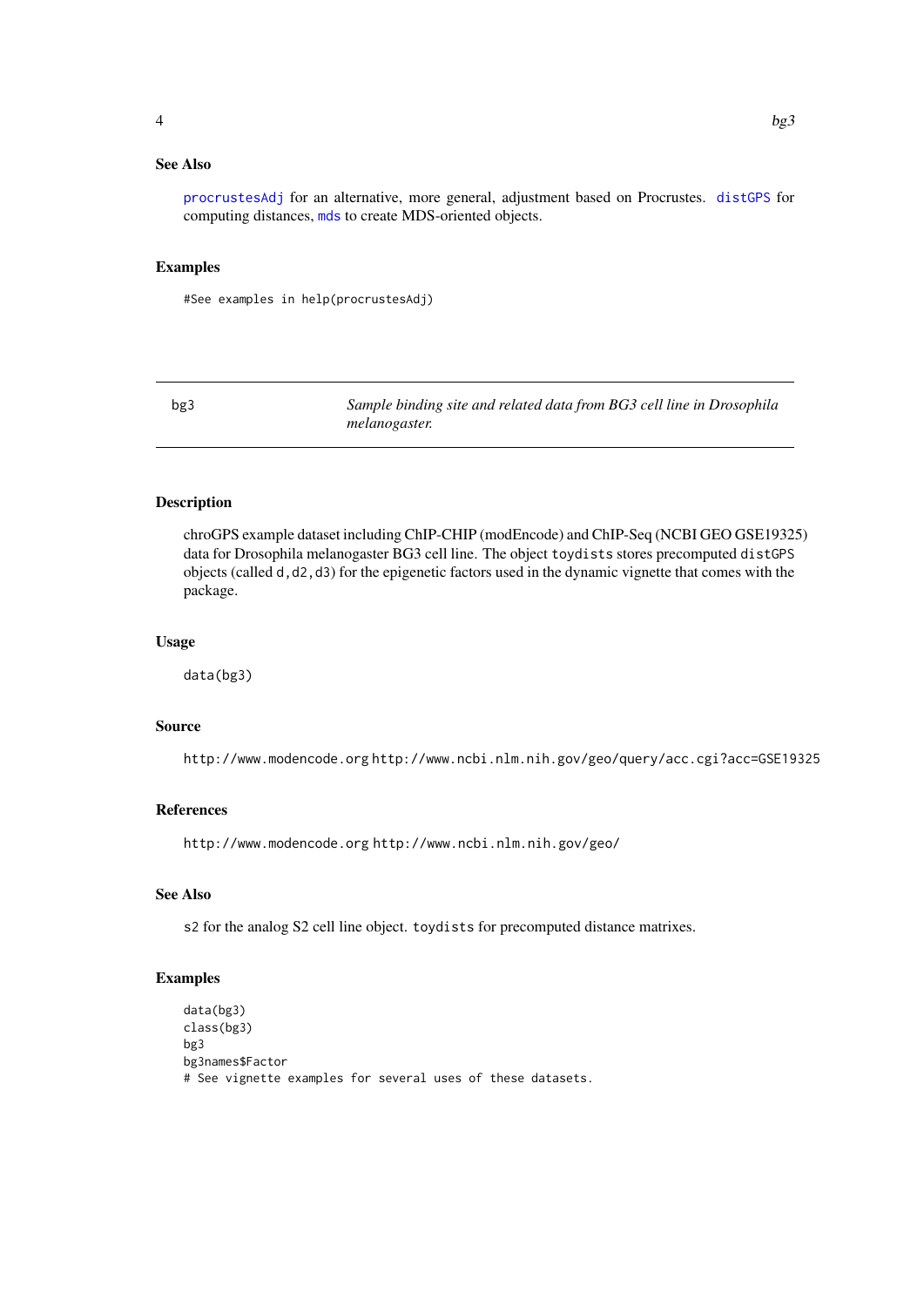<span id="page-4-0"></span>

Given a distance matrix and a valid MDS representation for it, improve the R-square correlation between observed and approximated distances until converged is reached for a given threshold.

# Usage

```
boostMDS(D, Y, rate = 0.01, maxit = 50, tol = 0.001, samplesize,
verbose = TRUE, scale = FALSE, seed = 149, plt = FALSE, mc.cores = 1)
```
# Arguments

| D          | Distance matrix.                                                                                                                                                                                                                                                                                                                 |
|------------|----------------------------------------------------------------------------------------------------------------------------------------------------------------------------------------------------------------------------------------------------------------------------------------------------------------------------------|
| Y          | Matrix with points from a valid MDS solution for the distances in D.                                                                                                                                                                                                                                                             |
| rate       | Grid step rate, start with 0.1 which usually is a good compromise, try also 0.01,<br>1, 10.                                                                                                                                                                                                                                      |
| maxit      | Maximum number of iterations.                                                                                                                                                                                                                                                                                                    |
| tol        | Tolerace for R-square convergence.                                                                                                                                                                                                                                                                                               |
| samplesize | When there are over 100 points to represent, the gradiend descent step size is<br>determined using a fraction samplesize of the original data points. By default<br>0.01 with a minimum of 100 points, which typically gives very stable results.<br>Setting large samplesize can significantly increase the computational cost. |
| verbose    | Give details of the gains in R-square and step size.                                                                                                                                                                                                                                                                             |
| scale      | Whether to scale the MDS coordinates in the output MDS.                                                                                                                                                                                                                                                                          |
| seed       | A random seed to be used in the resampling process if samplesize $< 1$ .                                                                                                                                                                                                                                                         |
| plt        | Whether to plot the intermediate solutions or not.                                                                                                                                                                                                                                                                               |
| mc.cores   | Number of cores to use in parallelized grid step size search.                                                                                                                                                                                                                                                                    |

#### Value

The function returns a matrix with the coordinates of a valid MDS solution for distance matrix D where the R-square correlation has been improved. However, have in mind that an MDS solution with better R-square does not necessarily mean the solution is easier to interpret. As with any MDS approach, a balance must be found between pure 'technical' goodness-of-fit and usefulness of the delivered solution in terms of answering the original hypothesis.

#### References

boostMDS is based on hitMDS (High-Throughput Multidimensional Scaling, see see http://dig.ipkgatersleben.de/hitmds/hitmds.html for details)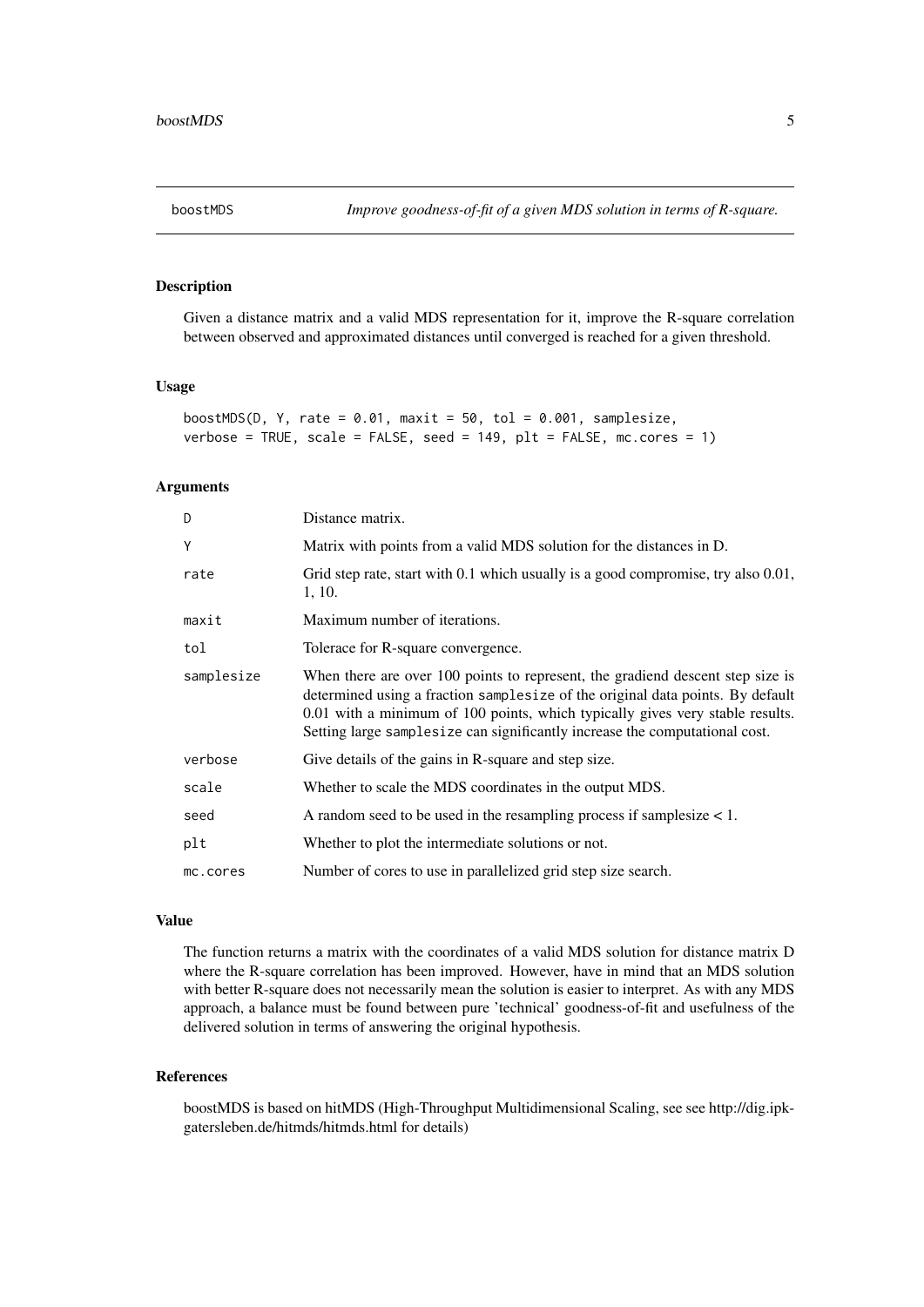<span id="page-5-0"></span>6 clusGPS clusGPS clusGPS clusGPS clusGPS clusGPS clusGPS clusGPS clusGPS clusGPS clusGPS clusGPS clusGPS clusGPS clusGPS clusGPS clusGPS clusGPS clusGPS clusGPS clusGPS clusGPS clusGPS clusGPS clusGPS clusGPS clusGPS clus

#### Examples

```
# Not run, see also chroGPS-manual.pdf file for examples
#data(geneSample)
#d = distGPS(geneSample,uniqueRows=TRUE)
#m = mds(d,type='isoMDS')
#m
#plot(m)
#m = boostMDS(d@d,m@points)
#plot(m)
```

| clusGPS | Computation of cluster density estimates for cluster contour repre-     |
|---------|-------------------------------------------------------------------------|
|         | sentation and correct-classification rates (cluster robustness). A pre- |
|         | computed clustering of elements used in the map has to be given as      |
|         | an input, which is useful to explore results using different clustering |
|         | algorithms and methodologies (top-down, bottom-up, etc).                |

#### Description

After performing a pre-merging step so that all clusters have a minimum size, semiparametric bayesian density is estimated using a Dirichlet process mixture of normals. This is used both to compute bayesian mis-classification posterior probabilities (correct classification rates) and to estimate probability contours which can be visualized on the MDS map.

The functions contour2dDP and plotContour functions can be used to compute bayesian density estimates for a given set of elements (points) from a pre-generated 2D MDS object. These functions are used internally by clusGPS to draw cluster contours but are also useful to visualize other type of contours over the map (ie genes from a given Gene Ontology term, having a specific epigenetic mark of interest, etc).

The S4 accessors clusNames,tabClusters and clusterID retrieve information stored within a clusGPS object.

#### Usage

```
clusGPS(d, m, h, sel=NULL, id=NULL, grid, ngrid=1000, densgrid=FALSE, preMerge=TRUE, type = "hclust
"average", samplesize = 1, p.adjust = TRUE, k, mc.cores = 1,
set.seed = 149, verbose=TRUE, minpoints=70,...)
contour2dDP(x, ngrid, grid = NULL, probContour = 0.5, xlim, ylim,labels = "", labcex = 0.01, col = colors()[393], lwd = 4,
    lty = 1, contour.type = "single", contour.fill = FALSE,
minpoints=100, ...)
clusNames(clus)
tabClusters(clus,name)
clusterID(clus,name)
```
#### Arguments

d Object of class distGPS with the pairwise observed dissimilarities between elements.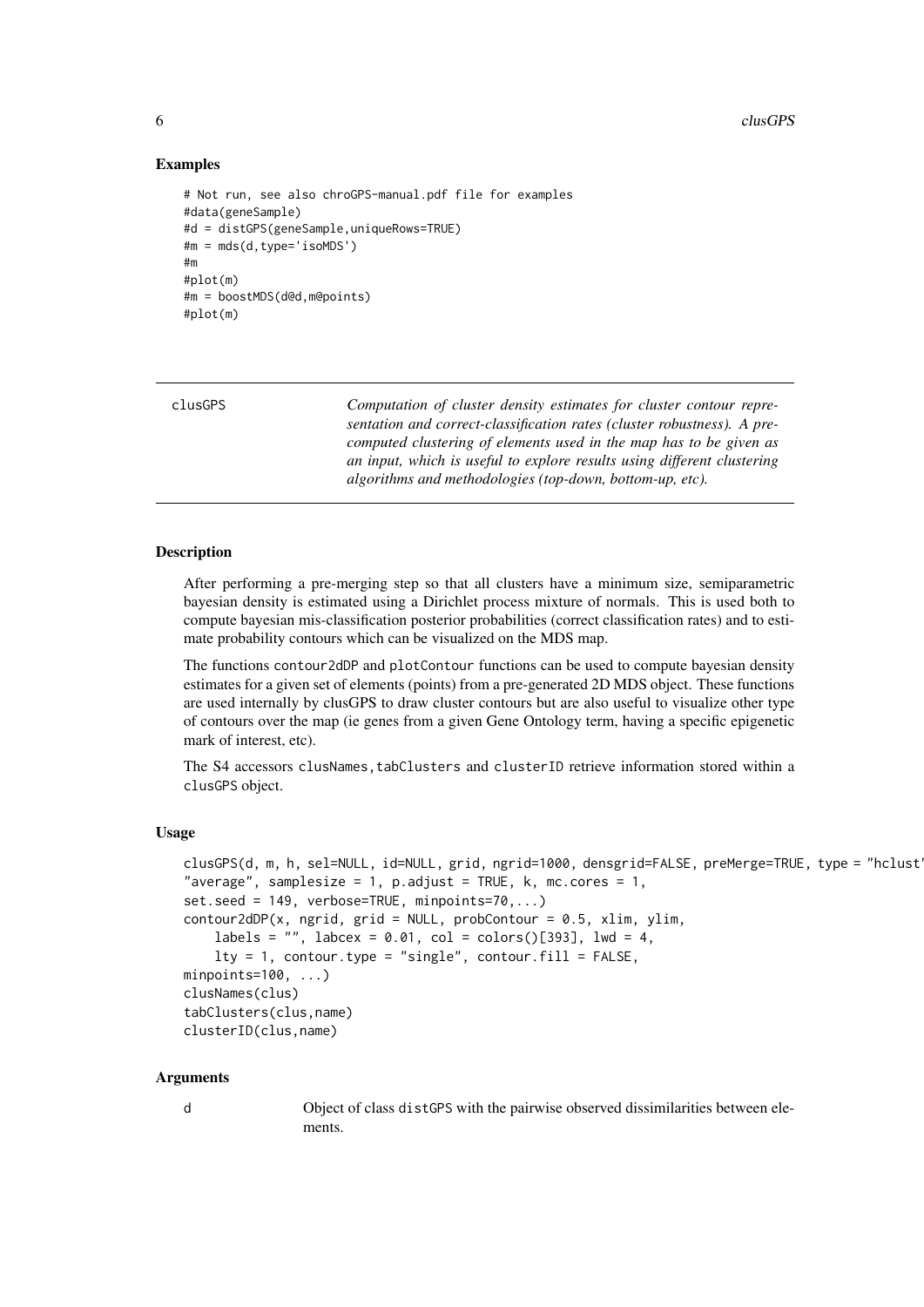<span id="page-6-0"></span>

| (Optional). Object of class mds with a MDS object generated from the distances<br>in d. Only MDS type "boostMDS" is available. The mds function performs an<br>optimization of the approximated distances in m in order to improve R-square<br>correlation between them and the observed dissimilarities en d, maximizing<br>goodness of fit.                                                        |
|------------------------------------------------------------------------------------------------------------------------------------------------------------------------------------------------------------------------------------------------------------------------------------------------------------------------------------------------------------------------------------------------------|
| (Optional). Object of class hclust with a pre-calculated clustering for the ele-<br>ments in d.                                                                                                                                                                                                                                                                                                      |
| (Optional). Logical vector indicating which elements from d will be used for<br>performing hierarchical clustering with average linkage. This is useful if we<br>want to focus on a given set of points only (i.e. those from a big cluster which<br>we want to study in more detail).                                                                                                               |
| (Optional). Label of the cluster which we want to further subdivide, ignoring<br>points from all other clusters. Deprecated, use parameter sel specified above.                                                                                                                                                                                                                                      |
| Matrix of dimension ngrid*nvar giving the diagonal points of the grid where the<br>density estimate is evaluated. The default value is NULL: grid dimensions are<br>chosen according to the range of the data, and granularity is automatically deter-<br>mined according to data density, in order to provide a more accurate estimation<br>in high density areas, where more resolution is needed. |
| Number of grid points where the density estimate is evaluated. This argument<br>is ignored if a grid is specified. The default value is 1000. Higher values are<br>recommended if data presents very high density areas.                                                                                                                                                                             |
| Set to true to generate grid points from the quantile distribution of the data using<br>the grid size defined by ngrid. This is useful if the data presents areas of very<br>different density, ranging from very sparse to extremely dense areas, optimizing<br>grid granularity where is necessary, therefore improving resolution of density<br>estimation and reducing computation time.         |
| If TRUE will perform a first pre-merging step so that any cluster smaller than<br>minpoints gets merged with its closest cluster based on their centroid distances.<br>This is performed until no clusters $\lt$ minpoints exist.                                                                                                                                                                    |
| Type of clustering to be performed. Currently only "hclust" (Agglomerative<br>Nesting) is supported, but any other clustering type can be used by providing a<br>pre-calculated object h. This variable is to become deprecated, since clusGPS<br>will only work with a precomputed clustering.                                                                                                      |
| Clustering method. See holust for details. This variable is to become depre-<br>cated, since clusGPS will only work with a precomputed clustering                                                                                                                                                                                                                                                    |
| Proportion of elements to sample for computing clustering and density estima-<br>tion. This is useful to generate density contours from a subset of the data, speed-<br>ing up computation.                                                                                                                                                                                                          |
| Set to TRUE to adjust the bayesian posterior probabilities of mis-classification.                                                                                                                                                                                                                                                                                                                    |
| Integer vector indicating the number of clusters on which density estimation will<br>be computed for mis-classification or contour calculation.                                                                                                                                                                                                                                                      |
| Number of cores to be used for parallel computation with the parallel package.                                                                                                                                                                                                                                                                                                                       |
| If samplesize<1, random seed to be used to perform random sampling of the<br>data.                                                                                                                                                                                                                                                                                                                   |
| Set to TRUE to output clustering process information.                                                                                                                                                                                                                                                                                                                                                |
| If preMerge is FALSE, then the algorithm will ignore clusters with fewer than<br>minpoints elements. This is useful if the clustering method used tends to gen-<br>erate many very small clusters of limited use and difficult interpretation and for                                                                                                                                                |
|                                                                                                                                                                                                                                                                                                                                                                                                      |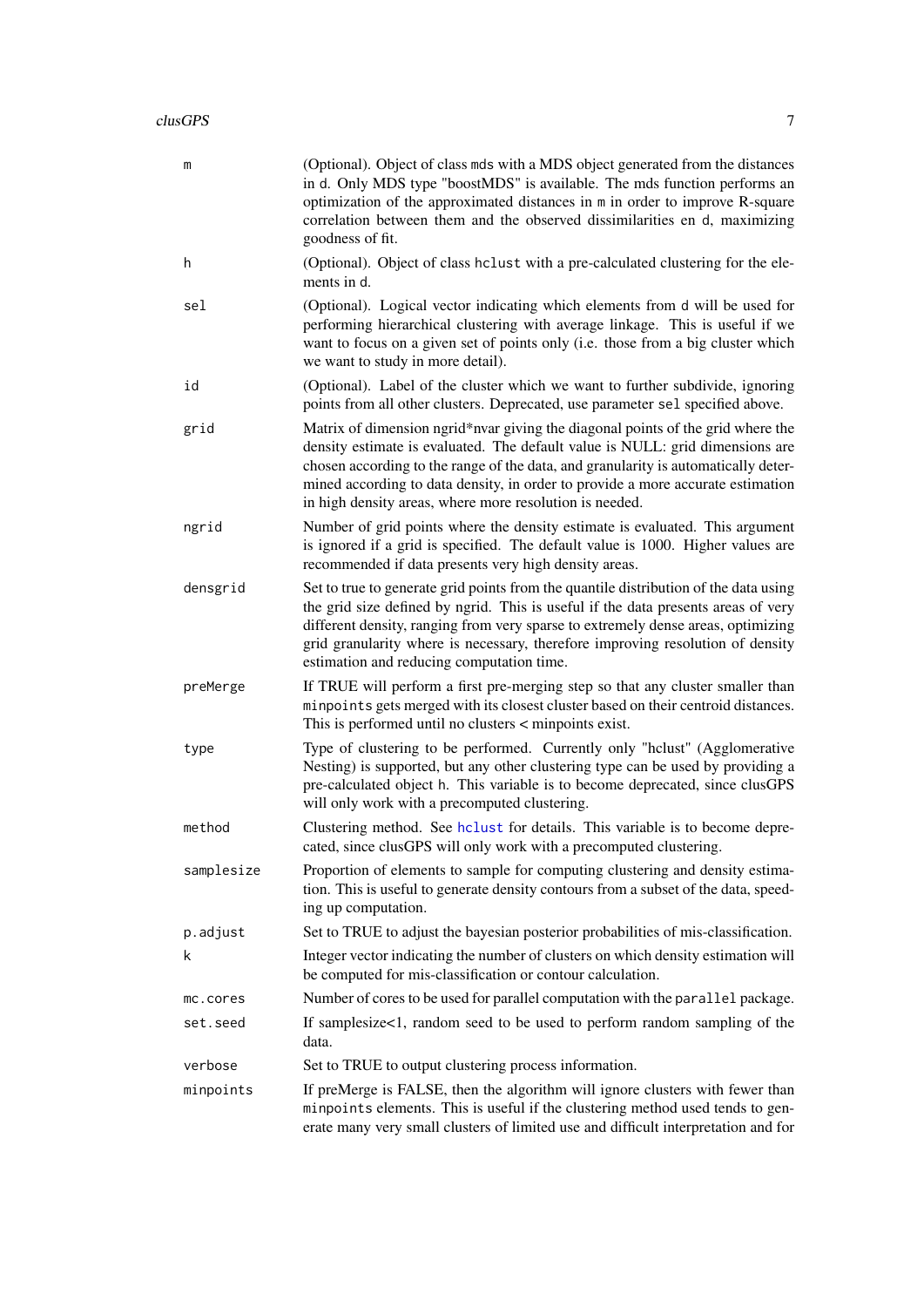|                                           | which density estimates may not be correctly computed. The default method<br>is to preMerge clusters since this ensures density estimation is available for all<br>clusters and helps interpreting the map, since no elements are ignored. |  |
|-------------------------------------------|--------------------------------------------------------------------------------------------------------------------------------------------------------------------------------------------------------------------------------------------|--|
| $\mathsf{x}$                              | Numeric matrix indicating coordinates of the points for which a probability con-<br>tour is calculated in contour2dDP.                                                                                                                     |  |
| probContour                               | Numeric matrix indicating coordinates of the points for which a probability con-<br>tour is calculated in contour2dDP.                                                                                                                     |  |
| contour.type                              | For contour 2dDP, type of contour, either 'single' (surrounding the points within<br>the given probContour probability) or 'multiple' to generate terrain-like density<br>contour lines.                                                   |  |
| contour.fill                              | Deprecated.                                                                                                                                                                                                                                |  |
| xlim, ylim, labels, labcex, col, lwd, lty |                                                                                                                                                                                                                                            |  |
|                                           | Graphical parameters given to contour 2dDP.                                                                                                                                                                                                |  |
| clus                                      | A valid clus GPS object from which we want to extract information.                                                                                                                                                                         |  |
| name                                      | Character indicating a valid name within a clusGPS object, from which we want<br>to extract information.                                                                                                                                   |  |
| $\ddotsc$                                 | Additional parameters.                                                                                                                                                                                                                     |  |

# Value

The function clusGPS returns an object of class clusGPS. See help for clusGPS-methods for details. contour2dDP returns a DPdensity object with density contour information which can be plotted as 2D contours with our plotContour function, as well as with the plot function from the DPpackage package.

# Methods

- signature( $d='distGPS'm='mds'$ ) Hierarchical clustering is performed for the elements whose pairwise distances are given in d. For each cluster partition given in k, cluster identity for each element is returned, and semiparametric bayesian density estimation is computed using the point density information from m.
- plot signature(m = "clusGPS"): S4 plot method for clusGPS objects.
- clusNames signature(m = "clusGPS"): Retrieves names of the clustering configurations stored in clusGPS objects, one for each distance threshold indicated in k, that get automatically named accordingly.
- tabClusters signature(m = "clusGPS"): Returns a table with the number of elements in each of the clusters found for an existing clustering configuration with name name within the clusGPS object.
- clusterID signature(m = "clusGPS"): Returns a vector of cluster assignments for all the elements in an existing clustering configuration name within the clusGPS object.

# Author(s)

Oscar Reina

#### Examples

# Not run # data(s2) # # Computing distances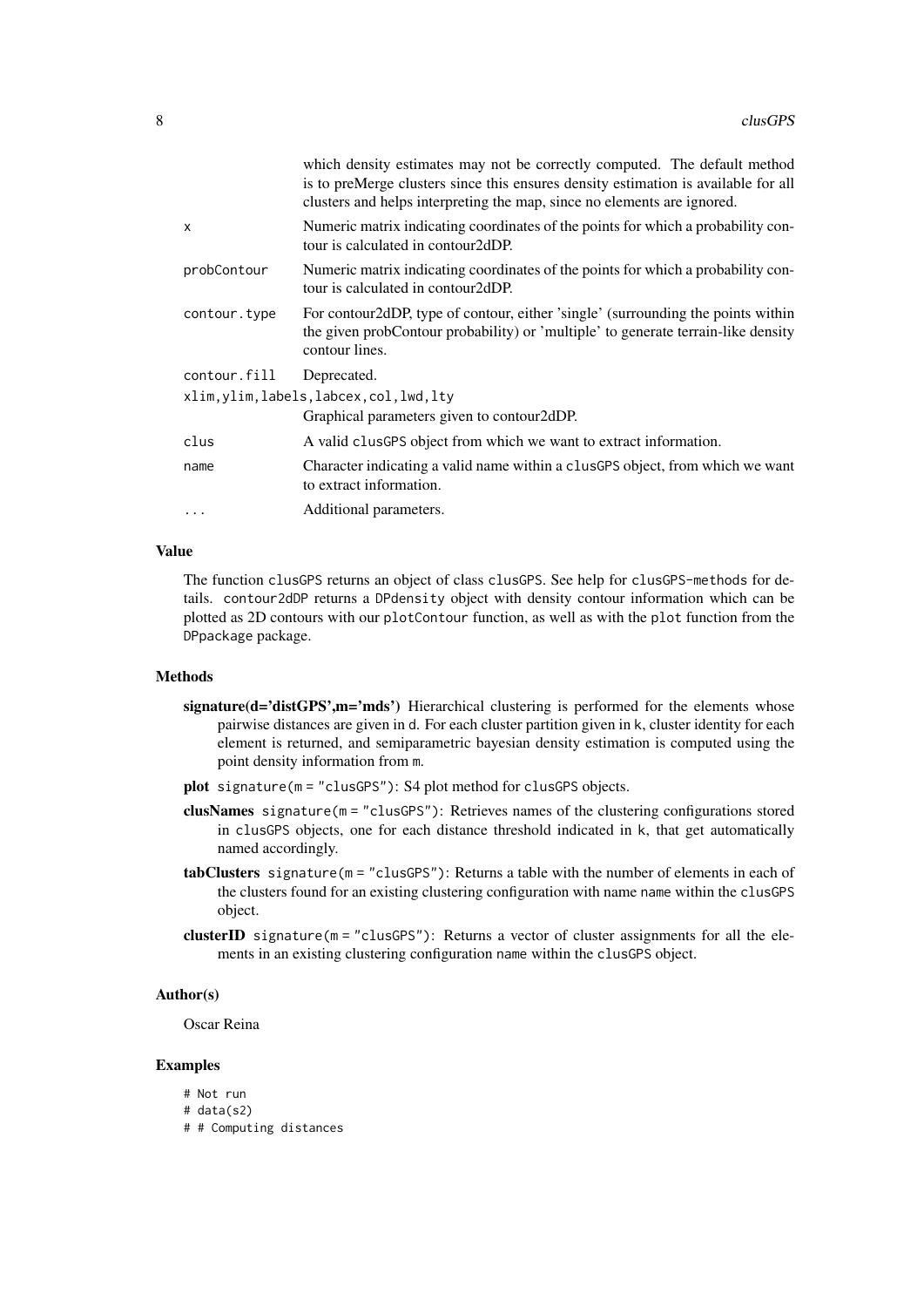#### <span id="page-8-0"></span>clusGPS-class 9

```
# d <- distGPS(s2.tab,metric='tanimoto',uniqueRows=TRUE)
# # Creating MDS object
# mds1 <- mds(d,type='isoMDS')
# mds1
# plot(mds1)
# Precomputing clustering
# h <- hclust(as.dist(d@d),method='average')
# # Calculating densities (contours and probabilities), takes a while
# clus <- clusGPS(d,mds1,preMerge=TRUE,k=max(cutree(h,h=0.5)))
# # clus contains information for contours and probabilities
# plot(clus,type='contours',k=125,lwd=3,probContour=.75)
# plot(clus, type='stats', k=125, ylim=c(0,1))# plot(clus,type='avgstat')
# plot(clus,type='density',k=3,ask=TRUE,xlim=range(mds1@points),ylim=range(mds1@points))
```
clusGPS-class *Class* "clusGPS"

#### Description

Agglomerative Nesting for a distGPS object. Contains probability contours and bayesian posterior probability of mis-classification for the clusters evaluated.

#### Details

Parameters for the S4 plot method for mds objects.

Object of class "mds" with a 2D or 3D Multidimensional Scaling to be plotted.

drawlabels: TRUE to use rownames of the MDS points as text labels.

labels: Alternative character vector giving the text labels for the MDS points.

plantar: If a 3D MDS is used, set plantar to TRUE to plot projected views of the MDS using XY, YZ and XZ axis decomposition.

point.cex: Size of the points / spheres for the MDS plot.

text.cex: Size of text labels for the MDS points.

text.pos: Alignment position of the text labels respective to its points (1,2,3,4).

point.col: Color for the MDS points / spheres.

text.col: Color for the MDS text labels.

point.pch: PCH type for the MDS points.

type.3d: Use 'p' for points, 's' for spheres.

radius: Radius for the spheres on a 3D MDS plot. Automatically generated from point.cex and the number of points in the MDS.

app: Appearance of the 3D spheres on a 3D MDS plot, can be 'fill', 'lines', 'grid'.

- alpha: Number between 0 and 1 with the level of transparency to be used on spheres on a 3D MDS.
- scalecol: Set to TRUE to use a color scale for points, for instance to color points (genes) according to their expression level on a chroGPS-genes MDS plot.
- scale: Scale to use to generate scale colors (for instance normalized gene expression for each element (gene) on chroGPS-genes MDS).

palette: Color palette to be used for scale colors.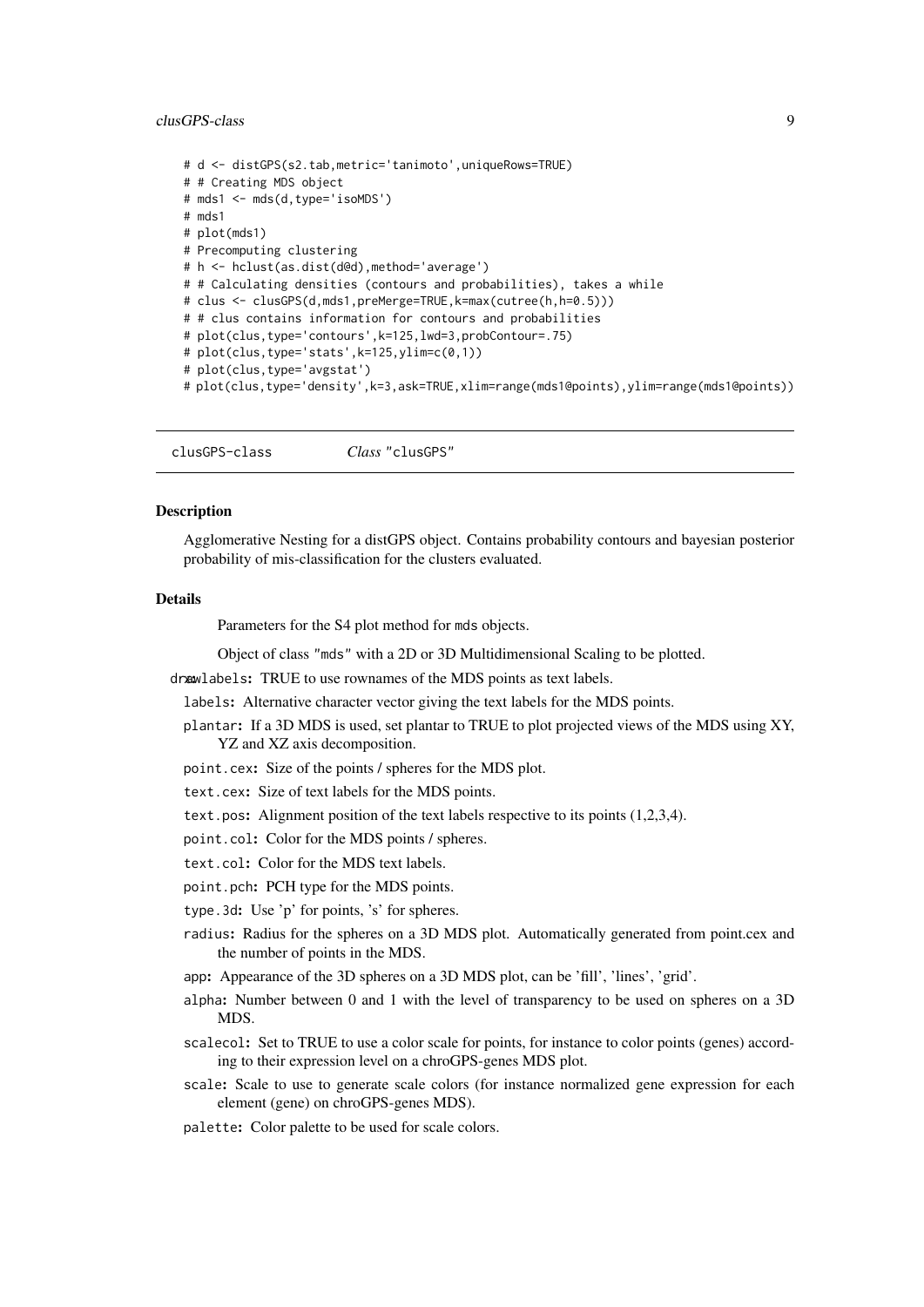# <span id="page-9-0"></span>Objects from the Class

Objects can be created by calls of the form new("clusGPS",...).

# Slots

h: Object of class "hclust" with Agglomerative Nesting or user-provided cluster object.

- clus: Object of class "list" with probability contour and bayesian posterior probability of misclassification information for the clusters evaluated.
- adjusted: Object of class "logical" indicating if bayesian posterior probabilities of mis-classification are adjusted for multiple testing.

# Author(s)

Oscar Reina

# Examples

showClass("clusGPS")

| combineGenesMatrix | Combine two datasets with epigenetic factor profiles at gene level in |
|--------------------|-----------------------------------------------------------------------|
|                    | order to produce a differential chroGPS-genes map.                    |

# Description

Combine two datasets with epigenetic factor profiles at gene level in order to produce a differential chroGPS-genes map.

# Usage

```
combineGenesMatrix(x, y, label.x, label.y, minFactors = 10, minGenes = 1000)
```
# Arguments

| $\mathsf{x}$ | Data frame or matrix with genes (rows) and epigenetic factors (columns), and<br>values of 0/1 to indicate binding of a given epigenetic factor over genes. |
|--------------|------------------------------------------------------------------------------------------------------------------------------------------------------------|
| y            | Same as x, containing the second dataset to compare. Column names have to<br>match between both datasets, with at least a minimum number of common ones.   |
| label.x      | Name for the x dataset.                                                                                                                                    |
| label.v      | Name for the y dataset.                                                                                                                                    |
| minFactors   | Minimum number of common factors between both datasets.                                                                                                    |
| minGenes     | Minimum number of genes in each dataset with epigenetic information (that is,<br>minimum number of rows where all values are not zeros).                   |

# Value

A matrix with the combined epigenetic profile dataset to perform differential analysis.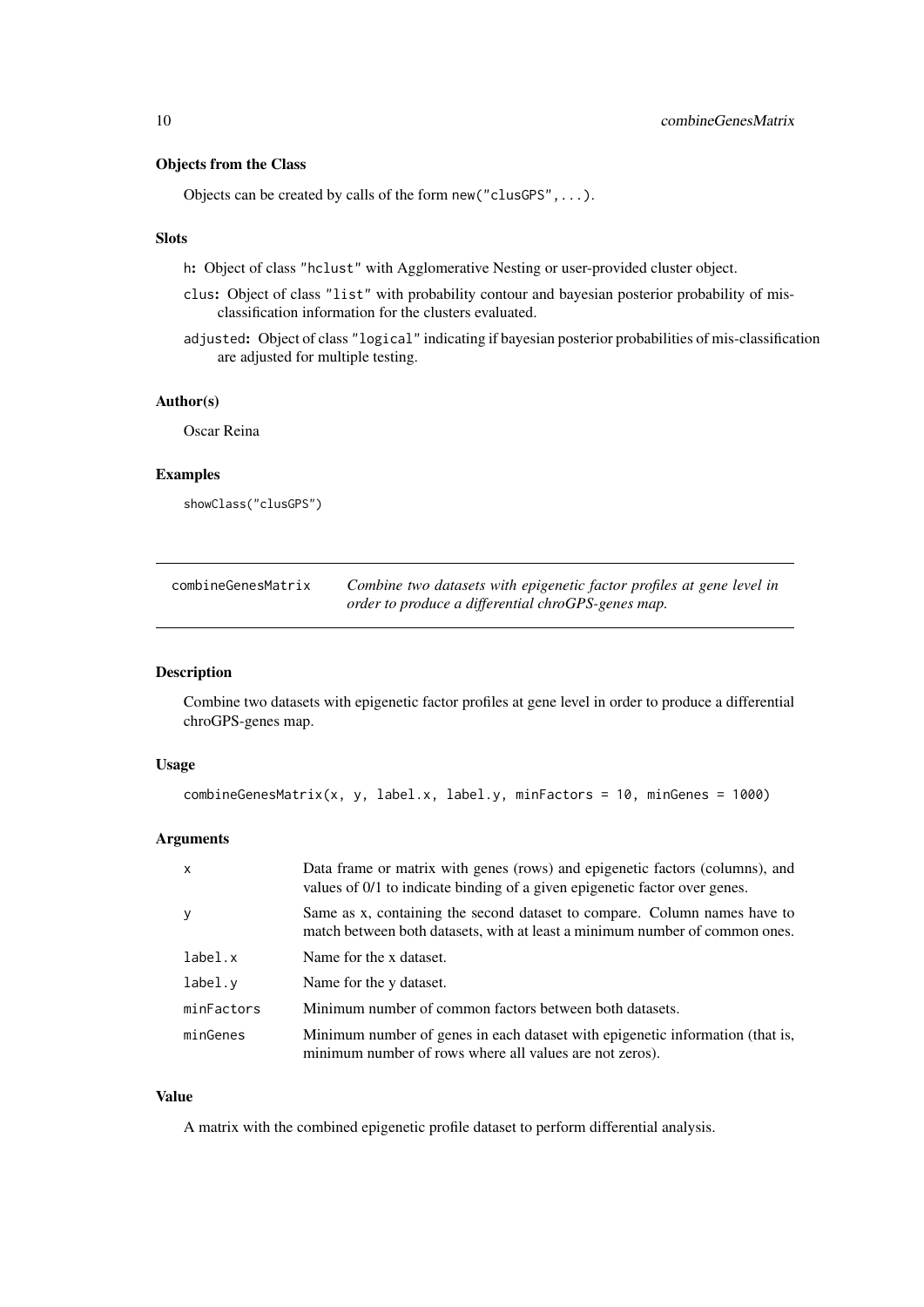#### <span id="page-10-0"></span>diffFactors and the contract of the contract of the contract of the contract of the contract of the contract of the contract of the contract of the contract of the contract of the contract of the contract of the contract o

#### Author(s)

Oscar Reina.

# See Also

See also distGPS, mds, diffGenes.

# Examples

```
## Not run
## See example in diffGenes function.
```

| diffFactors | Performs differential analysis of chroGPS-factors maps based on Pro- |
|-------------|----------------------------------------------------------------------|
|             | crustes analysis.                                                    |

# Description

The function uses Procrustes analysis to compare two chroGPS-factors MDS solutions, providing a visual map highlighting differences and a ranked list of Procrustes squared errors between analog replicated factors in both maps.

# Usage

```
diffFactors(m1,m2,name1='mds1',name2='mds2',minPoints=10,poslegend='topleft',plot=TRUE,pointcol.
```
# Arguments

| m1                | A mds object, containing a chroGPS-factors MDS map.                                                                                                   |
|-------------------|-------------------------------------------------------------------------------------------------------------------------------------------------------|
| m <sub>2</sub>    | A mds object, containing a chroGPS-factors MDS map, must be conformable<br>with m1 (same number of elements and in the same order in the MDS points). |
| name1             | Name for m1, by default 'mds1'                                                                                                                        |
| name <sub>2</sub> | Name for m2, by default 'mds2'                                                                                                                        |
| minPoints         | Minimum number of points in each of the MDS objects.                                                                                                  |
| poslegend         | Position for the map legend, passed on to legend function.                                                                                            |
| plot              | Wether to plot the differential map or not (in case we only want to retrieve Pro-<br>crustes errors).                                                 |
| pointcol.m1       | Color vector for points in MDS1.                                                                                                                      |
| pointcol.m2       | Color vector for points in MDS2.                                                                                                                      |
| textcol.m1        | Color vector for labels in MDS1. Labels are taken from MDS points rownames.                                                                           |
| textcol.m2        | Color vector for labels in MDS2. Labels are taken from MDS points rownames.                                                                           |
| pch.m1            | Pch for MDS1 points.                                                                                                                                  |
| pch.m2            | Pch for MDS2 points.                                                                                                                                  |
| cex.m1            | Cex for MDS1 points.                                                                                                                                  |
| cex.m2            | Cex for MDS2 points.                                                                                                                                  |
| segcol            | Color for segments joining replicates from both MDS.                                                                                                  |
| .                 | Further arguments passed on to the plot function.                                                                                                     |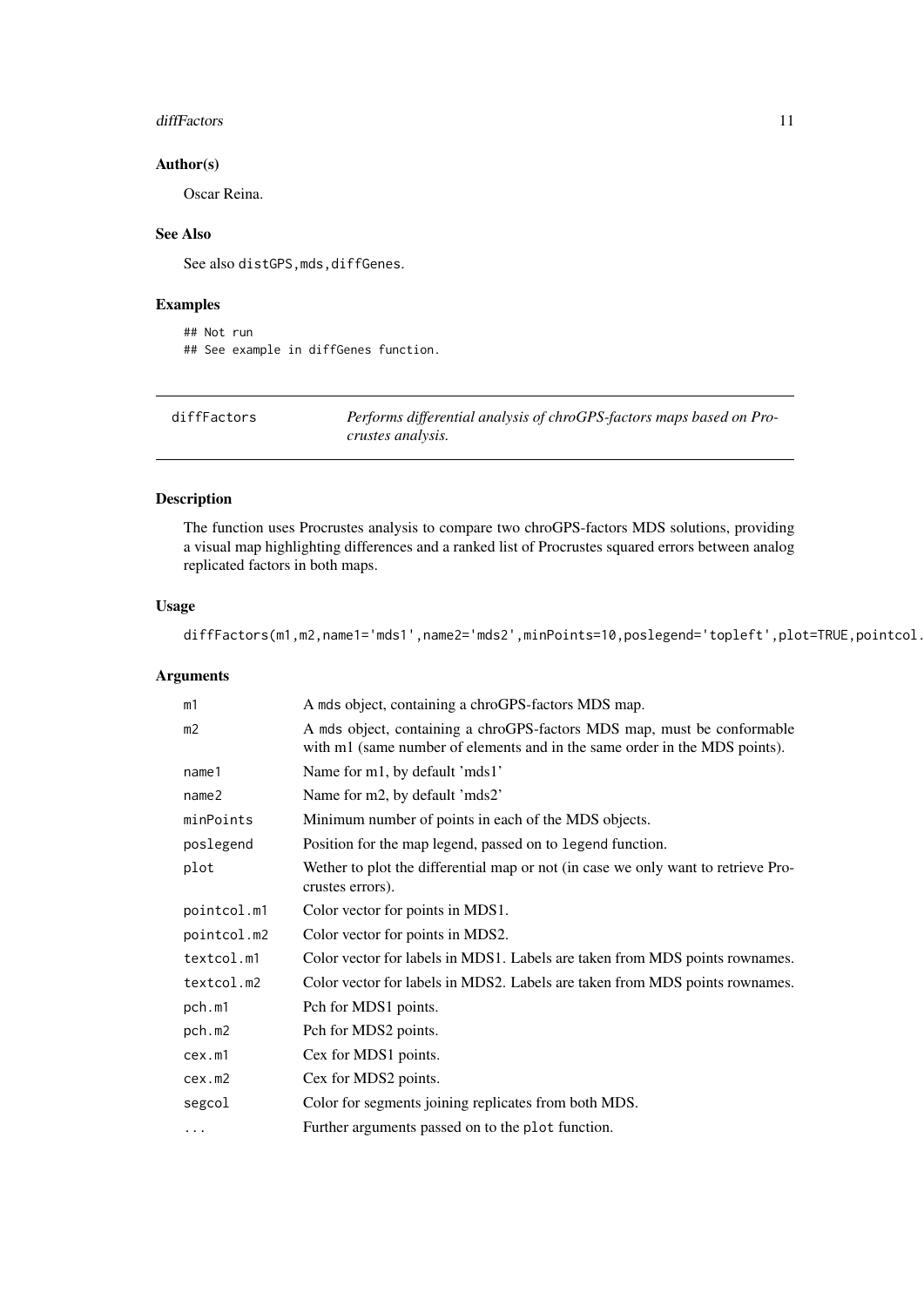#### <span id="page-11-0"></span>Value

The function returns a data frame with Procrustes errors between paired replicates in both chroGPSfactors MDS maps.

# Author(s)

Oscar Reina.

# See Also

See functions distGPS, mds for generating chroGPS-factors maps.

#### Examples

```
## Not run
```

```
data(s2)
data(repliSeq)
library(gplots)
```

```
# Modify colors and add some transparency
fnames <- s2names$Factor
s2names$Color[s2names$Color=='grey'] <- 'orange'
fcolors <- paste(col2hex(s2names$Color),'BB',sep='')
bcolors <- paste(col2hex(s2names$Color),'FF',sep='')
```

```
# Select time points to compare
m1 <- m.origs[['Early.Mid']]
m2 <- m.origs[['Late']]
```

```
## Perform differential Procrustes analysis
pp <- diffFactors(m1,m2)
```

```
## Plot both maps before and after adjustment
m3 < - pp$mds3
plot(0,xlim=c(-1,1),ylim=c(-1,1),xlab='',ylab='',xaxt='n',yaxt='n',col='NA')
segments(m1@points[,1],m1@points[,2],m3@points[,1],m3@points[,2],col='red')
par(new=TRUE)
plot(m1,drawlabels=TRUE,labels=s2names$Factor,point.pch=19,point.cex=4,text.cex=0.75,point.col=s2names$Col
par(new=TRUE)
plot(m3,drawlabels=TRUE,labels=s2names$Factor,point.pch=19,point.cex=4,text.cex=0.75,point.col=s2names$Dar
## Plot Procrustes errors
```

```
pp <- pp$procrustes
par(las=1,mar=c(4,12,4,4)); barplot(sort(residuals(pp),decr=TRUE),horiz=TRUE, xlim=c(\emptyset,max(residuals(pp))+1hist(residuals(pp),breaks=50)
```
diffGenes *Performs differential analysis of chroGPS-genes maps based on Bayesian Correct Classification Rates.*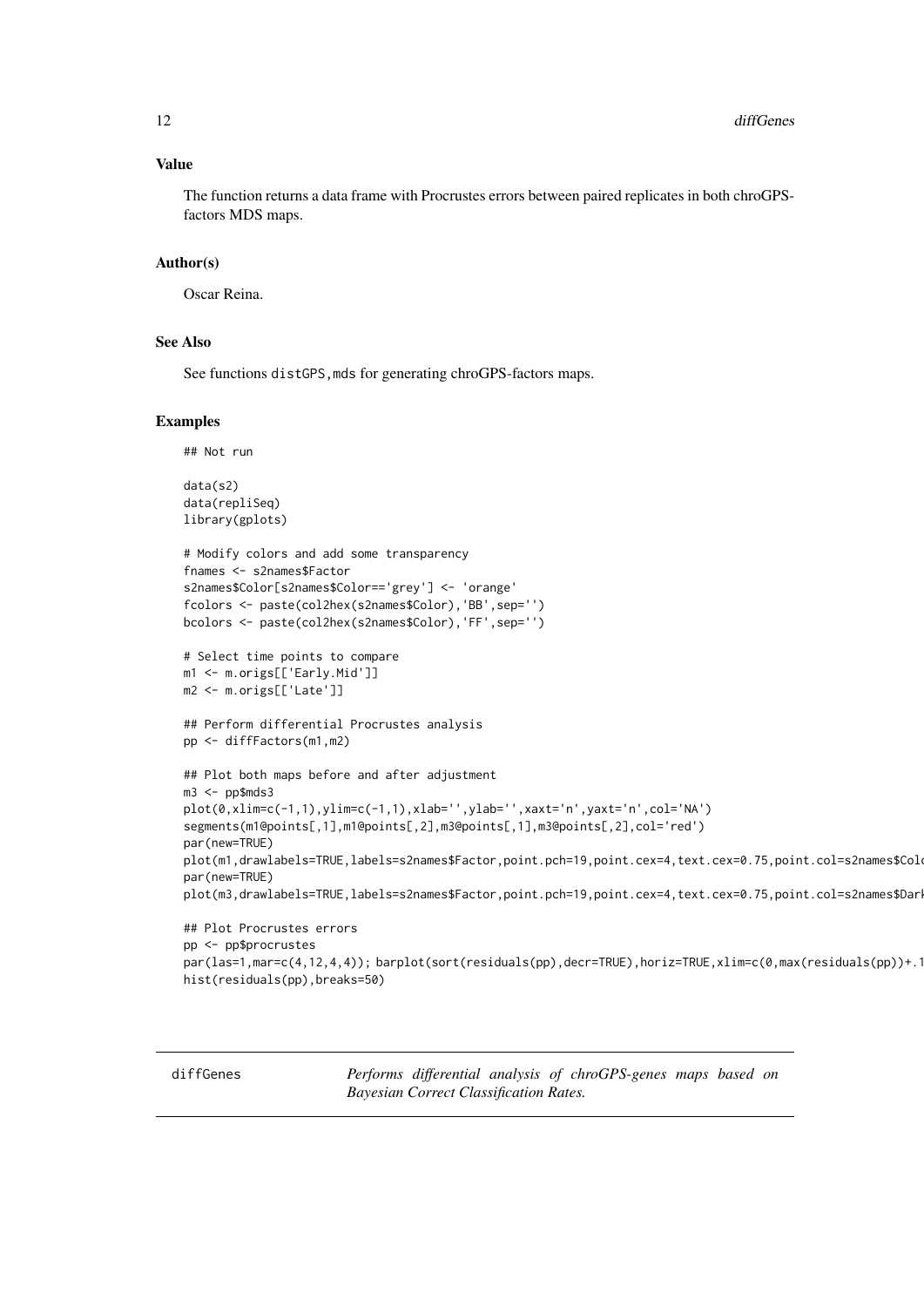#### diffGenes and the set of the set of the set of the set of the set of the set of the set of the set of the set of the set of the set of the set of the set of the set of the set of the set of the set of the set of the set of

#### Description

The function uses Bayesian posterior probability of correct classification (CCR) of chroGPS-genes maps as computed by the clusGPS function to identify statistically significant epigenetic changes between two different backgrounds (technical and/or biological). The functions find.fdr and find. threshold are used internally to compute approximated FDRs from a vector of input posterior probabilities of correct classification (CCRs).

### Usage

```
diffGenes(xy,m,clus,label.x,label.y,clusName=NULL,fdr=TRUE,mc.cores=1)
```
#### Arguments

| xy       | A matrix or data. frame object, containing a combined matrix with whole-<br>genome epigenetic information for backgrounds X and Y, as obtained by the<br>combineGenesMatrix function. |
|----------|---------------------------------------------------------------------------------------------------------------------------------------------------------------------------------------|
| m        | A mds object, containing a chroGPS-genes MDS map, obtained for the com-<br>bined matrix xy.                                                                                           |
| clus     | A clusGPS object, containing a chroGPS-genes cluster solution, obtained for<br>the provided background via the clusGPS and mergeClusters functions.                                   |
| label.x  | Name for background X, by default 'mds1'                                                                                                                                              |
| label.v  | Name for background Y, by default 'mds2'                                                                                                                                              |
| clusName | If clus contains more than one clustering solution (i.e. cutree dendrogram<br>height cut), the name of the selected one. If no name is provided, the first ele-<br>ment is used.      |
| fdr      | Set to TRUE (default) to compute False Discovery Rate of cluster correct clas-<br>sification from posterior probabilities.                                                            |
| mc.cores | Number of cores to use for parallel computations.                                                                                                                                     |
|          |                                                                                                                                                                                       |

# Value

The function returns a data frame with posterior probabilities and FDRs of cluster classifications for all genes in backgrounds X and Y, so that significant changes can be traced and reported easily.

# Author(s)

Oscar Reina.

# See Also

See functions distGPS, mds, clusGPS, profileClusters for generating chroGPS-genes maps. See function plotTransitions for examples on how to visualize differential gene maps results.

- # Summarize factor replicates with method 'any' so that 1 replicate
- # having the mark is enough
- # Assuming s2.tab and bg3.tab contain the full datasets for dm3 genome
- # and all factors used in Font-Burgada et al.
- # s2.tab <- mergeReplicates(s2.tab,s2names\$Factor,'any')
- # bg3.tab <- mergeReplicates(bg3.tab,bg3names\$Factor,'any')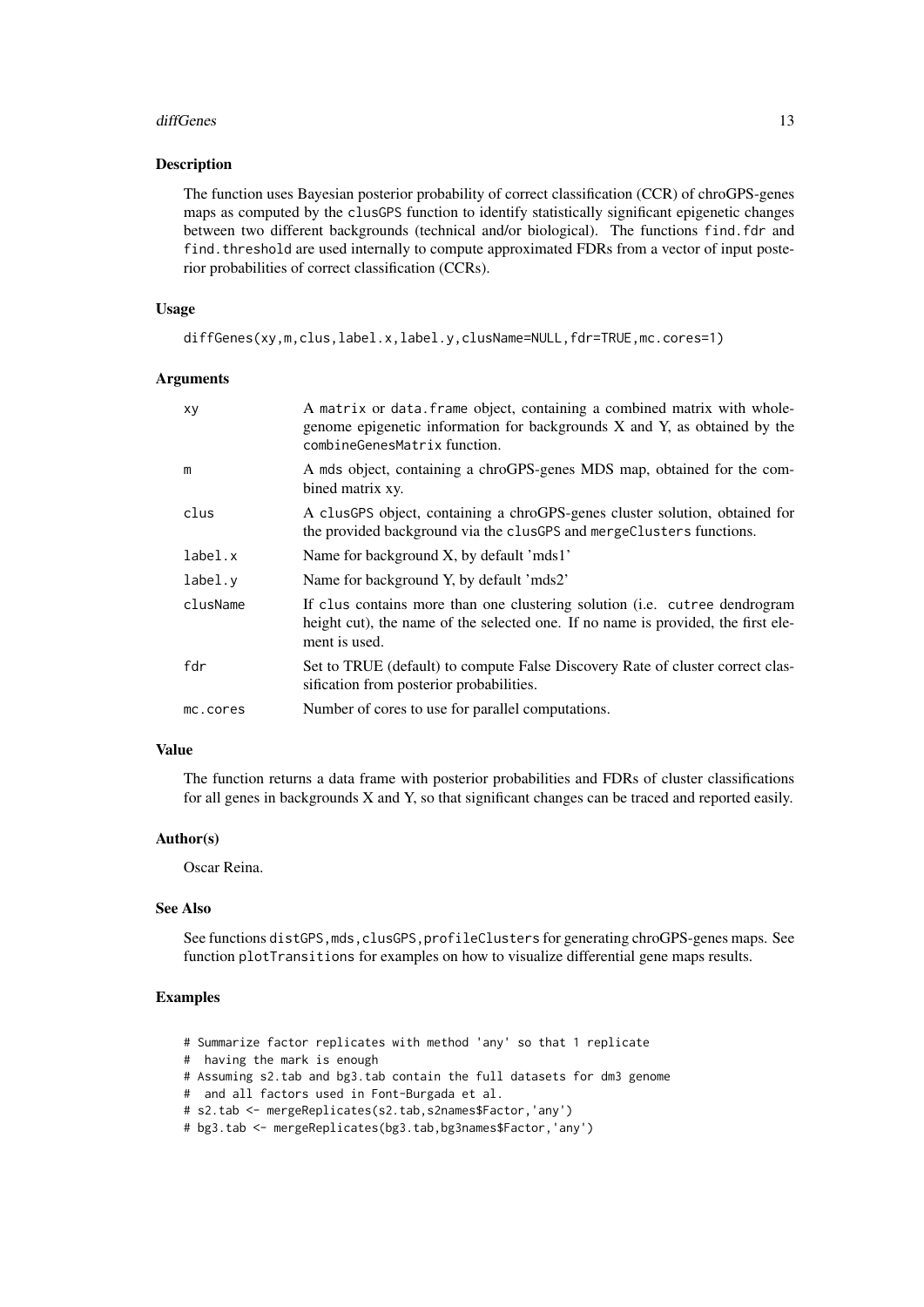```
# Join, use common factors. Then use common genes only from those that
# have at least one mark in both s2 and bg3
# x <- combineGenesMatrix(s2.tab,bg3.tab,'S2','BG3')
# Build map and cluster as always
# d <- distGPS(x,metric='tanimoto',uniqueRows=TRUE)
# Not run
# m <- mds(d,type='classic',splitMDS=TRUE,split=0.16,mc.cores=4)
# mm <- mds(d,m,type='boostMDS',samplesize=0.005,mc.cores=6)
# unique(rownames(m@points)==rownames(mm@points)) # sanity check
# This should be incorporated in the function code...
#m@points <- m@points[rownames(d@d),]
#mm@points <- mm@points[rownames(d@d),]
# Cluster
# h <- hclust(as.dist(d@d),method='average')
# clus \leq#clusGPS(d,mm,h,k=max(cutree(h,h=0.5)),ngrid=10000,mc.cores=8,recalcDist=FALSE,verbose=FALSE)
# clus.merged <- mergeClusters(clus,brake=0,mc.cores=8)
# clus
# clus.merged
# Use new function to profile clusters
# pc <- profileClusters2(x,clus.merged,normalize=TRUE)
# pheatmap(pc,trace='none',scale='none',col=bluered(100))
# Perform differential analysis
# x.diff <- res <-# diffGPS.clus(x.mm.clus.merged.label.x='S2',label.y='BG3',clusName=clusNames(clus.merged)[1],fdr=TRUE,mc.ores=
# write.csv(x.diff,'diffgenes_fdrest.csv')
# Select genes changing clusters with FDR 0.05
# xx.diff <- x.diff[x.diff$ClusID.S2!=x.diff$ClusID.BG3 &
# x.diff$FDR.S2<0.25 & x.diff$FDR.BG3<0.25,]
# xx.diff$CC <- paste(xx.diff$ClusID.S2,xx.diff$ClusID.BG3,sep='.')
# head(sort(table(xx.diff$CC),decreasing=TRUE))
# write.csv(xx.diff,'kk_fdrest2.csv')
# Perform enrichment test using getEnrichedGO from chippeakanno package
# library(ChIPpeakAnno)
# library(org.Dm.eg.db)
# enriched.GO <- lapply(c('2.9','5.2'),function(cc) {
# fbid <- as.character(xx.diff$geneid[xx.diff$CC==cc])
# if (length(fbid)>=25)
# ans <-# getEnrichedGO(annotatedPeak=fbid,orgAnn='org.Dm.eg.db',maxP=0.05,multiAdjMethod='BH')
# else ans <- NULL
# return(ans)
# })
# names(enriched.GO) <- c('2.9','5.2')
# enriched.GO <- enriched.GO[unlist(lapply(enriched.GO,length))>0]
```

```
# enriched.GO <- lapply(enriched.GO,function(x) lapply(x,function(y)
```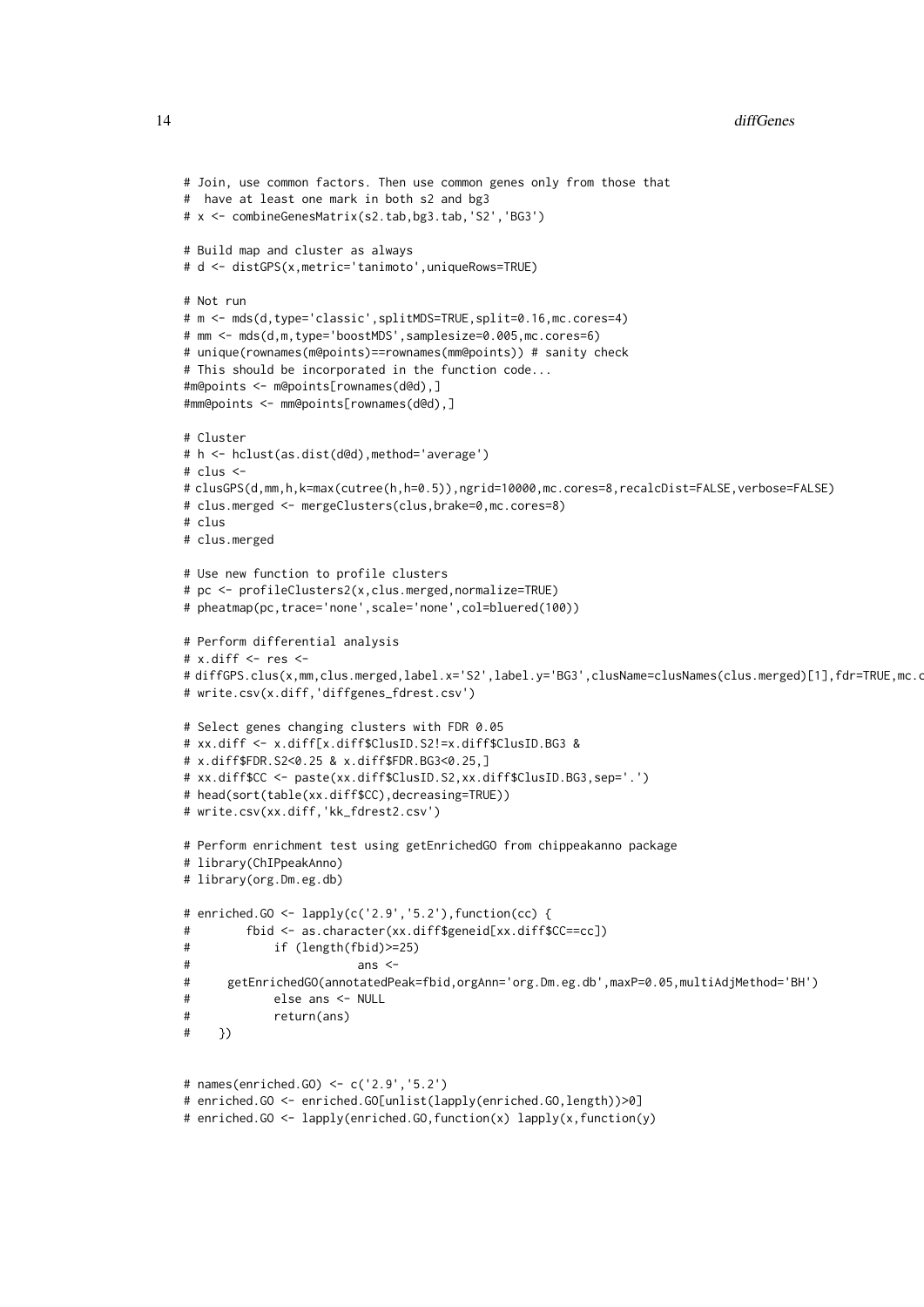#### <span id="page-14-0"></span>distGPS and the state of the state of the state of the state of the state of the state of the state of the state of the state of the state of the state of the state of the state of the state of the state of the state of th

```
# unique(y[,-ncol(y)])))
# lapply(enriched.GO,head)
# Plot results with diffGPS.plot function
# res.sel <- res[res$ClusID.S2!=res$ClusID.BG3,]
# Plot
```
# diffGenes.plot(x,mm,clus.merged,res.sel,transitions='10.2',label.x='S2',label.y='BG3',fdr1=0.25,fdr2=0.25)

<span id="page-14-1"></span>distGPS *Compute matrix with pairwise distances between objects. Several GPS metrics are available.*

# Description

The function computes pairwise distances between invididuals (e.g. samples or genes) according to a user-specified metric. Several metrics are available. The precise definition of each metric depends on the class of the first argument (see details section).

#### Usage

distGPS(x, metric='tanimoto', weights, uniqueRows=FALSE, genomelength=NULL, mc.cores=1)

#### Arguments

| $\mathsf{x}$ | Object for which we want to compute distances                                                                                                                                                                                                                                                                                                                                                                                                                                                                                 |
|--------------|-------------------------------------------------------------------------------------------------------------------------------------------------------------------------------------------------------------------------------------------------------------------------------------------------------------------------------------------------------------------------------------------------------------------------------------------------------------------------------------------------------------------------------|
| metric       | Desired distance metric. Valid options for chroGPS-factors map are 'tanimoto',<br>'avgdist', 'chisquare' and 'chi' (see details). For chroGPS-genes maps, metrics<br>'wtanimoto', 'euclidean' and 'manhattan' are also available.                                                                                                                                                                                                                                                                                             |
| weights      | For signature( $x = 'matrix'$ ), an unnamed numeric vector with weights applied to<br>every sample (column) in the original data. The typical example is when we<br>have a sample (epigenetic factor) with several replicates available (biological<br>or technical replicate, different antibody, etc.), and we want to treat them to-<br>gether (for instance giving a 1/nreplicates weight to each one). If not supplied,<br>each replicate is considered as an individual sample (using 1 as weight for every<br>sample). |
| uniqueRows   | If set to TRUE and x is a matrix or data. frame, duplicated rows are removed<br>prior to distance calculation. This can save substantial computing time and<br>memory. Notice however that the dimension of the distance matrix is equal<br>to the number of unique rows in $x$ , instead of nrow. $(x)$ .                                                                                                                                                                                                                    |
| genomelength | For 'chi' and 'chisquare' metrics, numeric value indicating the length of the<br>genome. If not given the function uses the minimum length necessary to fit the<br>total length of the result.                                                                                                                                                                                                                                                                                                                                |
| mc.cores     | If mc. cores>1 and parallel package is loaded, computations are performed in<br>parallel with mc. cores processors when possible.                                                                                                                                                                                                                                                                                                                                                                                             |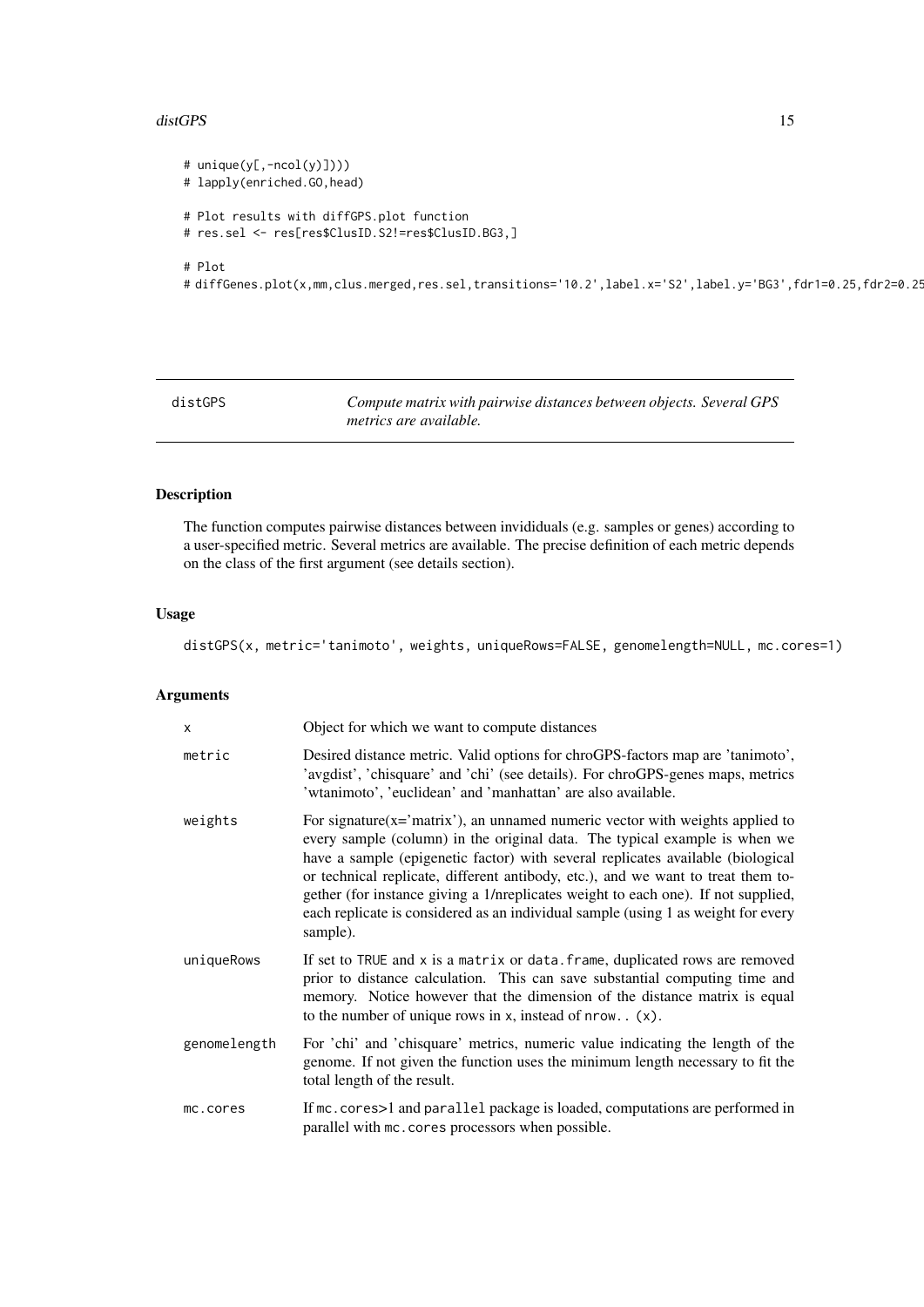#### <span id="page-15-0"></span>Details

For GRangesList objects, distances are defined as follows.

Let a1 and a2 be two GRanges objects. Define as n1 the number of a1 intervals overlapping with some interval in a2. Define n2 analogously. The Tanimoto distance between a1 and a2 is defined as  $(n1+n2)/(nrow(z1)+nrow(z2))$ . The average distance between a1 and a2 is defined as .5\*(n1/nrow(z1) + n2/nrow(z2)). The wtanimoto distance in chroGPS-genes weights each epigenetic factor (table columns) according to its frequency (table rows). The chi-square distance is defined as the usual chi-square distance on a binary matrix B which is automatically computed by distGPS. The binary matrix B is the matrix with length(x) rows and number of columns equal to the genome length, where  $B[i, j] == 1$  indicates that element i has a binding site at base pair j. The chi distance is simply defined as the square root of the chi-square distance. Finally, euclidean and manhattan metrics have the same definition than in the base R function dist.

When choosing a metric one should consider the effect of outliers, i.e. samples with large distance to all other samples. Tanimoto and Average Distance take values between 0 and 1, and therefore outlying distances have a limited effect. Chi-square and Chi distances are not limited between 0 and 1, i.e. some distances may be much larger than others. The Chi metric is slightly more robust to outliers than the Chi-square metric.

For matrix or data. frame objects, x must be a matrix with 0's and 1's (or FALSE and TRUE). The usual definitions are used for Tanimoto (which is equivalent to Jaccard's index), Chi-square and Chi. Average overlap between rows i and j is simply the average between the proportion of elements in i also in j and the proportion of elements in j also in i.

# Value

Object of class distGPS, with matrix of pairwise dissimilarities (distances) between objects.

#### **Methods**

distGPS:

Each element in x is assumed to indicate the binding sites for a different sample, e.g. epigenetic factor. Typically space(x) indicates the chromosome,  $start(x)$  the start position and  $end(x)$  the end position (in bp). Strand information is ignored.

signature( $x = 'GRangesList'$ ) at  $x = 'matrix'$ ) Rows in x contain individuals for which we want to compute distances. Columns in x contain the variables, and should only contain either 0's and 1's or FALSE and TRUE.

splitDistGPS:

This is a set of internal classes and functions to be used in the parallel computation of Multidimensional Scaling.

uniqueCount:

This function collapses a chroGPS-genes matrix or data frame so that elements with the same combination of variables are aggregated into a single entry. Elements become then identified by their unique pattern and a frequency count is also returned.

as.matrix:

Returns the raw distance matrix within the object.

# See Also

[mds](#page-21-1) to create MDS-oriented objects, [procrustesAdj](#page-27-1) for Procrustes adjustment.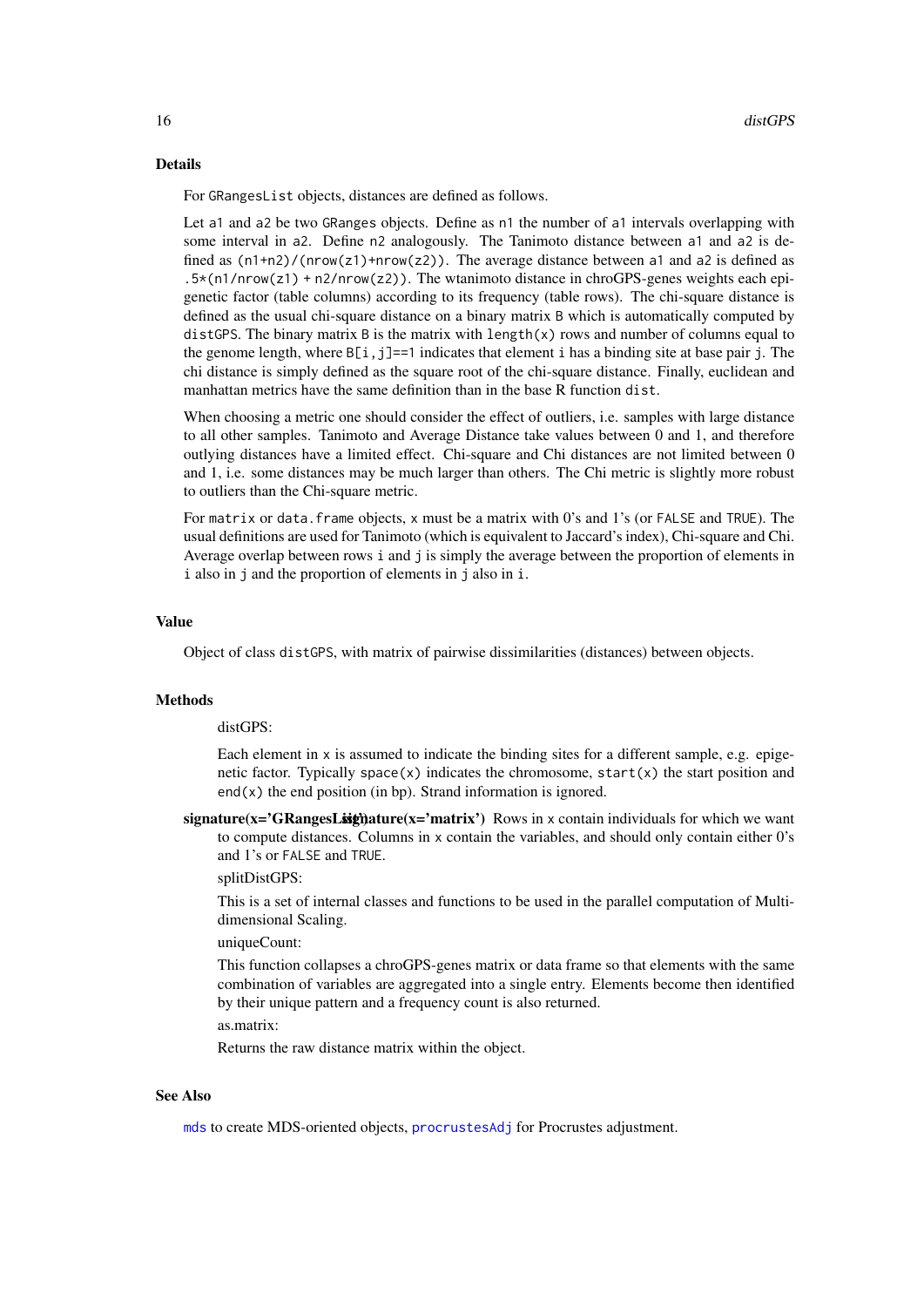#### <span id="page-16-0"></span>distGPS-class 17

#### Examples

```
x <- rbind(c(rep(0,15),rep(1,5)),c(rep(0,15),rep(1,5)),c(rep(0,19),1),c(rep(1,5),rep(0,15)))
rownames(x) <- letters[1:4]
d <- distGPS(x,metric='tanimoto')
du <- distGPS(x,metric='tanimoto',uniqueRows=TRUE)
mds1 <- mds(d)mds1
plot(mds1)
d <- distGPS(x,metric='chisquare')
mds1 \leftarrow mds(d)mds1
plot(mds1)
```
distGPS-class *Class* "distGPS"

#### Description

Pairwise distances between elements. Function distGPS creates objects of this class. splitDistGPS in an private class used internally for parallel Multidimensional Scaling.

#### Objects from the Class

Objects can be created by calls of the form new("distGPS",...) to generate chroGPS-compliant distance matrices with user-defined metrics. The internal distance matrix can be extracted with the function "as.matrix"

# Slots

d: Object of class "matrix" with pairwise dissimilarities (distances) between elements.

metric: Object of class "character" indicating the metric type used for calculating distances. See function "distGPS".

type: Object of class "character", deprecated.

# Author(s)

Oscar Reina

```
showClass("distGPS")
data(s2)
data(toydists)
d
class(as.matrix(d))
as.matrix(d)[1:5,1:5]
```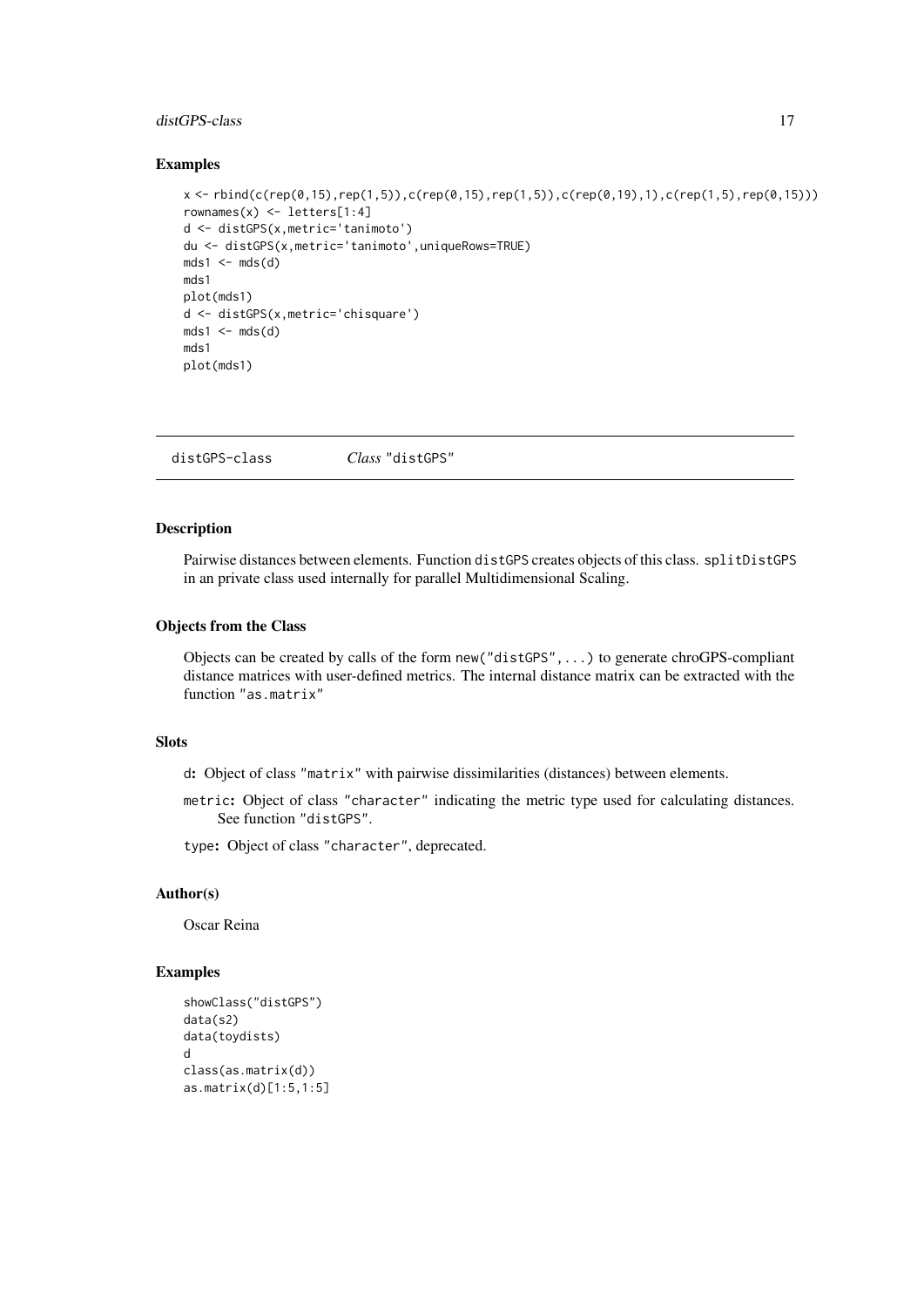Given a distance of pairwise distances or dissimilarities between elements, return intra and intergroup sets of distances based on a given group definition. This is useful to get an insight on domain robustness for functional related genes or factors.

#### Usage

```
domainDist(d, gps='factors', domain, type='intra', col='white', avg=FALSE,
plot=TRUE, ...)
```
# Arguments

| d          | Distance/Dissimilarities matrix, usually the slot d on a distGPS object, but any<br>distance matrix can be given as input.                                                                                                                                                                                                         |
|------------|------------------------------------------------------------------------------------------------------------------------------------------------------------------------------------------------------------------------------------------------------------------------------------------------------------------------------------|
| gps        | 'factors' for a chroGPS-factors distance matrix, 'genes' for a chroGPS-genes<br>one.                                                                                                                                                                                                                                               |
| domain     | Character vector with group identity for each element d. It can be a functional<br>domain classification (i.e. 'Activation', 'Repression', etc), given for each factor<br>on a chroGPS-factors map or for each gene in a chroGPS-genes map. However,<br>any classification of interest can be used (pathways, gene ontology, etc.) |
| type       | Intradomain ('intra') or Interdomain ('inter') distance overview.                                                                                                                                                                                                                                                                  |
| col        | Character vector with colors to be passed to plot.                                                                                                                                                                                                                                                                                 |
| avg        | TRUE to return also the average inter or intra domain distance.                                                                                                                                                                                                                                                                    |
| plot       | TRUE to generate inter/intra domain boxplots.                                                                                                                                                                                                                                                                                      |
| $\ddots$ . | Additional parameters given to the generic function plot.                                                                                                                                                                                                                                                                          |

#### Value

List of inter or intra domain distances.

```
# Not run
# data(s2)
# d <- distGPS(s2,metric='avgdist',mc.cores=1)
# d.intra <- domainDist(as.matrix(d),domain=s2names$Color,type='intra',plot=TRUE)
# d.inter <- domainDist(as.matrix(d),domain=s2names$Color,type='inter',plot=TRUE)
```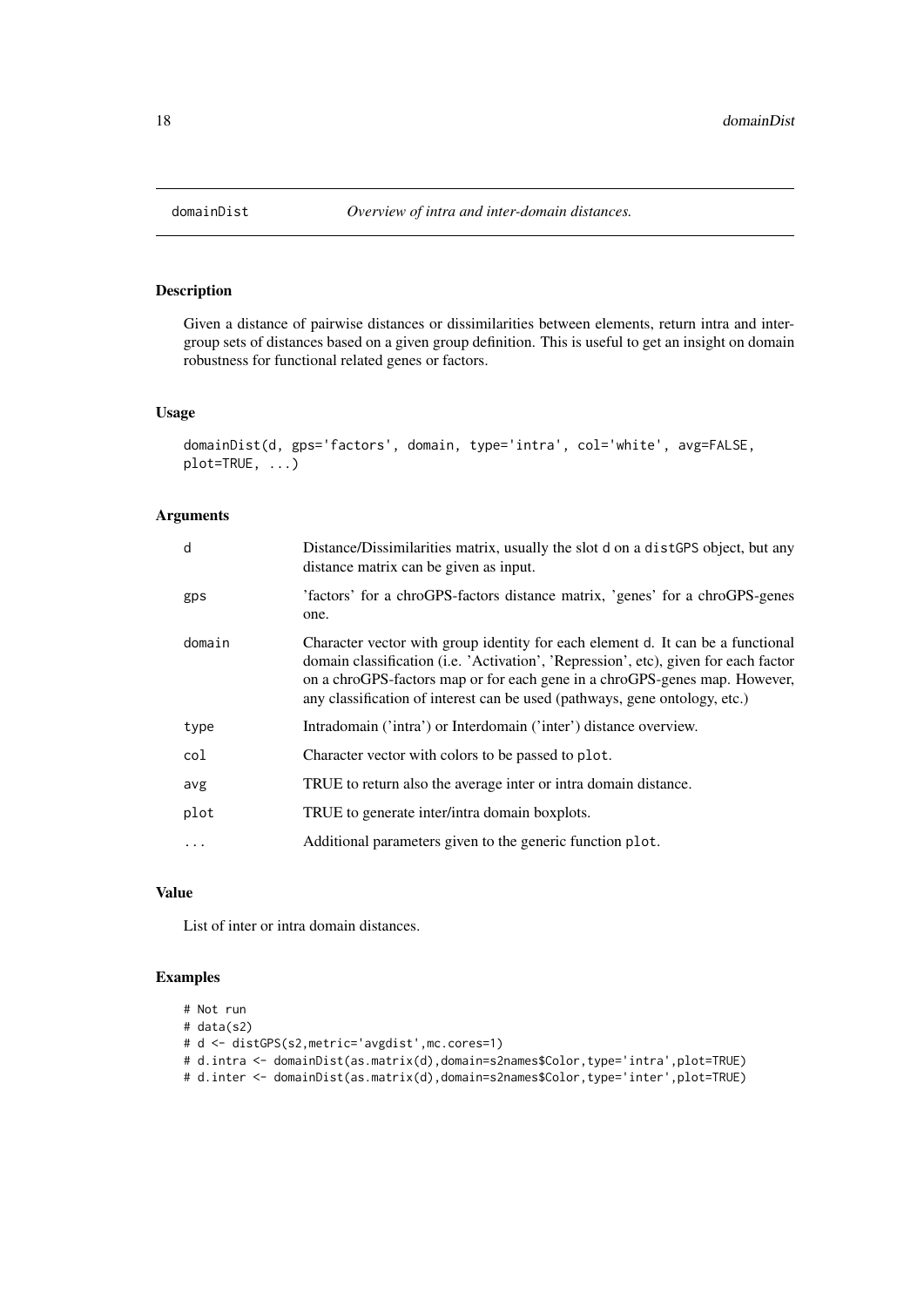<span id="page-18-0"></span>

Given a list of genes of interest, the function highlights their position over a Multi-dimensional Scaling plot.

# Usage

geneSetGPS(x, m, genes, uniqueCount = TRUE, ...)

# Arguments

| $\mathsf{x}$ | Matrix or data frame of observations x variables (tipically genes x epigenetic<br>factors), with gene identifiers as rownames.                                                   |
|--------------|----------------------------------------------------------------------------------------------------------------------------------------------------------------------------------|
| m            | Object of class mds with a valid Multidimensional Scaling representation for the<br>elements in x.                                                                               |
| genes        | Character vector containing gene identifiers, matching those on rownames $(x)$ .                                                                                                 |
| uniqueCount  | Set to FALSE if the MDS has been generated directly from the data in x, other-<br>wise set to TRUE to match gene identifiers with their unique pattern of observed<br>variables. |
| $\ddots$     | Additional parameters given to the generic function plot.                                                                                                                        |

# Value

Matrix with coordinates on the given input MDS object for the genes selected.

#### Author(s)

Oscar Reina

```
# Not run
# data(s2)
# d <- distGPS(s2.tab,metric='tanimoto',uniqueRows=TRUE)
# mds1 < - mds(d)# set.seed(149)
# sampleGenes <- rownames(s2.tab)[sample(1:nrow(s2.tab),10,rep=FALSE)]
# pts <- geneSetGPS(s2.tab,mds1,genes=sampleGenes,uniqueCount=TRUE)
# plot(mds1)
# points(getPoints(pts),col='red',cex=3)
```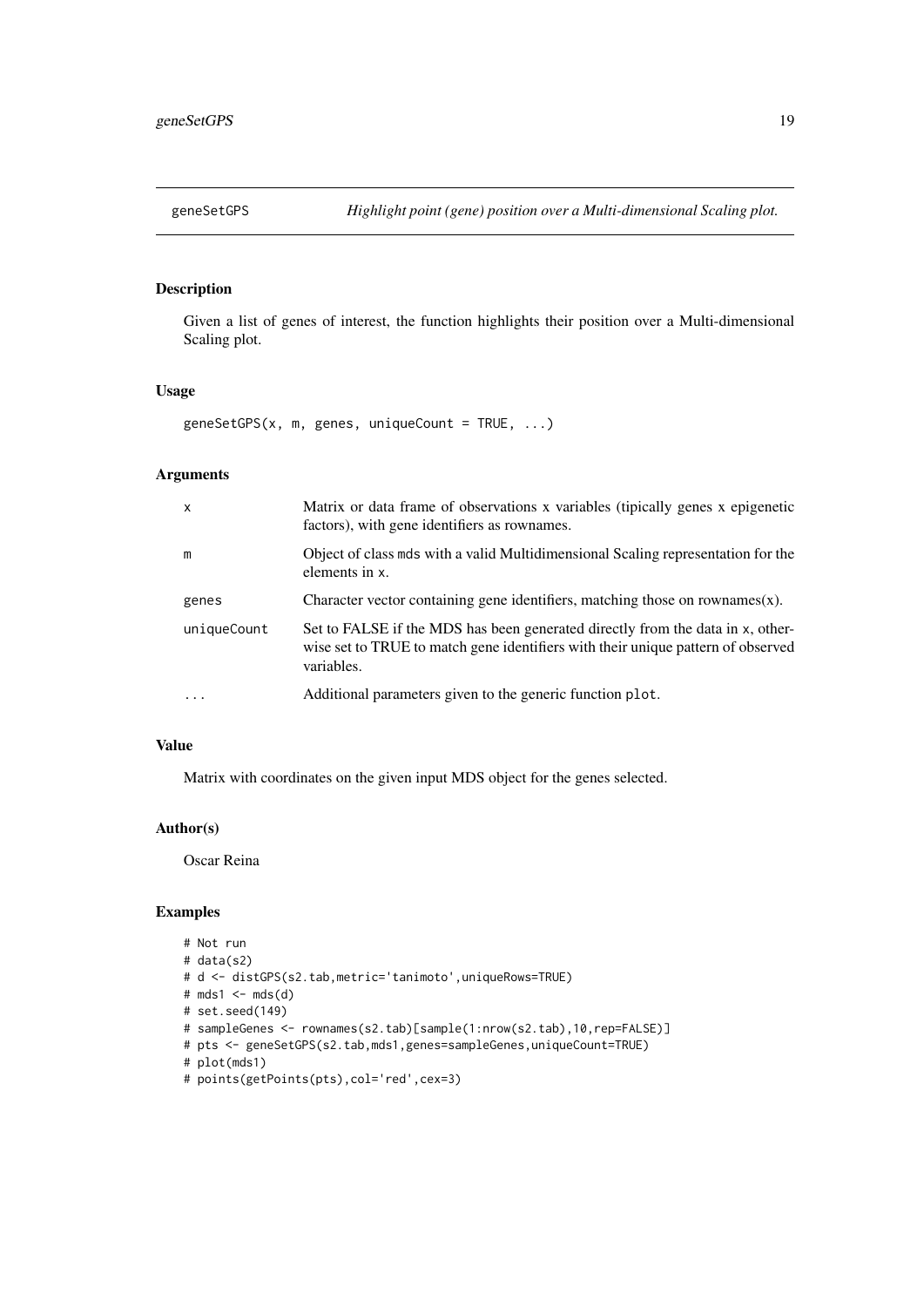<span id="page-19-0"></span>

A function that can be used to retrieve any file of interest from the internet, in our case, mod-Encode binding site information GFF files into the working directory. See also help for function gff2RDList.

# Usage

```
getURL(urls, filenames, extension='.gff3', method='internal')
```
# Arguments

| urls      | Character vector with one or more target URLs to download.                  |
|-----------|-----------------------------------------------------------------------------|
| filenames | Character vector with the filename for each URL target.                     |
| extension | If desired, an extension to append to filenames.                            |
| method    | Either 'internal' to use the system's default or 'wget' if it is installed. |

#### Value

Message indicating the path to downloaded file(s).

# Examples

```
# Not run
#getURL('http://www.google.com/index.html','index','.html')
```
gff2RDList *Retrieve binding site information from GFF3 files.*

# Description

An auxiliary function to retrieve binding site information from GFF3 format files (for instance those downloaded from modEncode, see function getURL).

# Usage

```
gff2RDList(filenames,listnames,dir,quote=NULL,chrprefix='')
```
#### Arguments

| filenames | GFF3 filenames to read.                                                                                                                |
|-----------|----------------------------------------------------------------------------------------------------------------------------------------|
| listnames | Names for each read filename, will be used as names of the returned GRangesList.<br>If not given, filenames will be used as listnames. |
| dir       | Directory where the GFF3 files are located.                                                                                            |
| quote     | Quote character used in the GFF3 files around fields, if any.                                                                          |
| chrprefix | Prefix to be placed before the chromosome names if desired, for instance 'chr'.                                                        |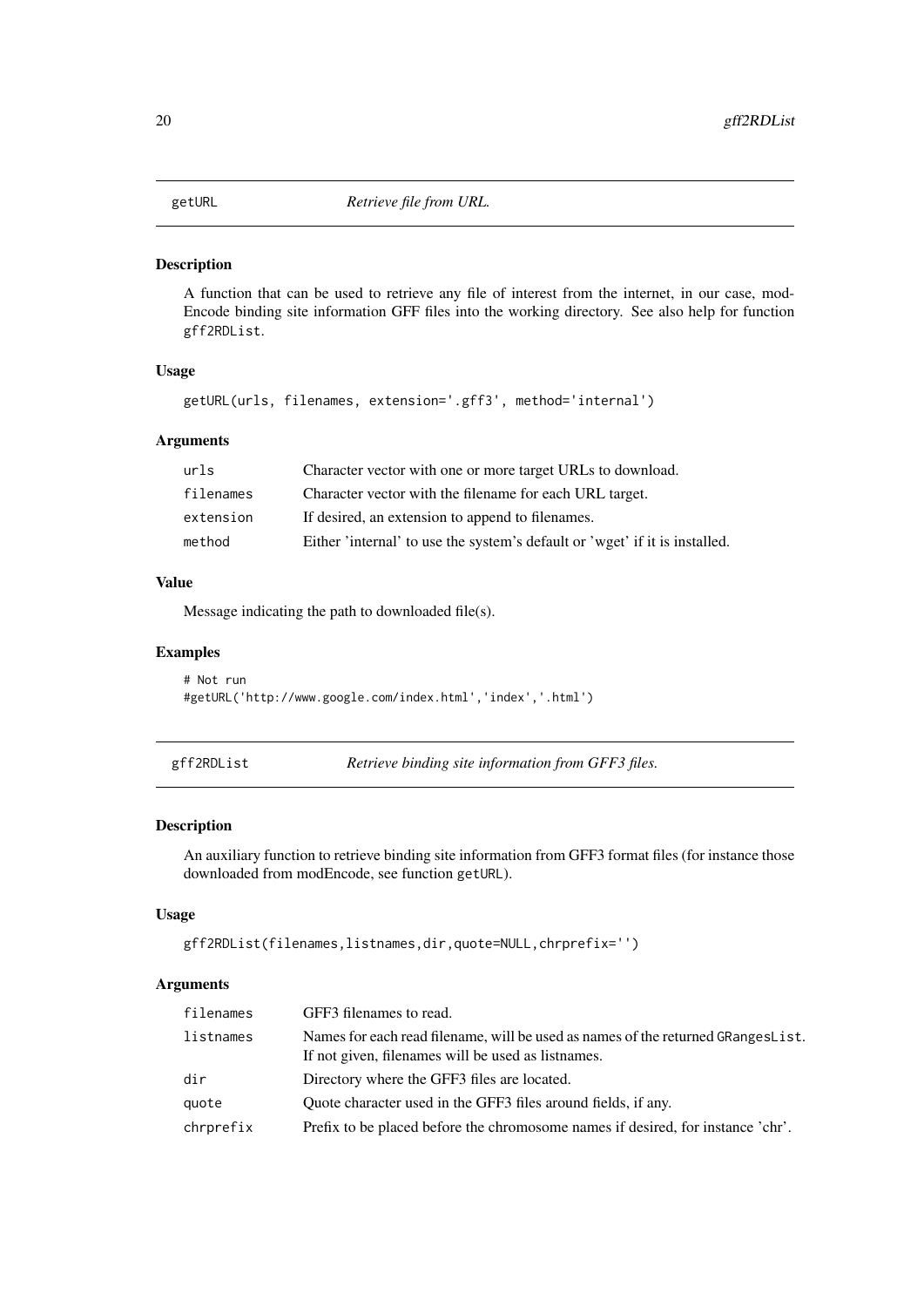#### <span id="page-20-0"></span> $gps2xgmml$  21

#### Value

A list with Enriched and Depleted binding sites, each one is an object of class GRangesList with the GRanges objects containing the respective enriched or depleted binding sites from each GFF3 file.

#### Examples

```
# Not run
#getURL('http://intermine.modencode.org/release-30/features.do?type=submission&action=export&format=gff3&s
#test <- gff2RDList('test.gff3',dir=getwd())
#test
#test$Enriched[[1]]
#test$Depleted[[1]]
```
gps2xgmml *Export an 'mds' object to Cytoscape .xgmml format*

# Description

gps2xgmml creates a .xgmml file for visualizing MDS results in Cytoscape. Two-dimensional MDS maps can be visualized in Cytoscape as usual. For three-dimensional maps Cytoscape's 3D Renderer (http://wiki.cytoscape.org/Cytoscape\_3/3D\_Renderer) is required.

#### Usage

gps2xgmml(x, fname='out.xgmml', names.arg, fontSize=4, col=gplots::col2hex('steelblue'), cex)

#### Arguments

| $\mathsf{x}$ | Object of class mds                                                                                                                                                                                                                                               |
|--------------|-------------------------------------------------------------------------------------------------------------------------------------------------------------------------------------------------------------------------------------------------------------------|
| fname        | Name of output file.                                                                                                                                                                                                                                              |
| names.arg    | Names for each point. If missing, they're taken from x.                                                                                                                                                                                                           |
| fontSize     | Font size                                                                                                                                                                                                                                                         |
| col          | Fill colour(s) for the plotting symbols. Should be given in hexadecimal, e.g. as<br>returned by function coller from gplots. Tips: colleral steelblue') looks<br>nice in 2D/3D plots, col2hex('steelblue') looks nice in 2D plots and a bit faded<br>on 3D plots. |
| cex          | Expansion factor for plotting symbols. By default, cex=12 for 2D plots and<br>$cex=100$ for 3D plots.                                                                                                                                                             |

#### Details

The .xgmml file contains the map co-ordinates in 2 or 3 dimensions, depending on the number of dimensions stored in the input mds object. To visualize properly a file with 3D co-ordinates, you need to install Cytoscape's 3D Renderer (http://wiki.cytoscape.org/Cytoscape\_3/3D\_Renderer) and start Cytoscape following the instructions provided therein.

An .xgmml file with 3D co-ordinates can still be visualized in regular Cytoscape but the z-axis will be ignored.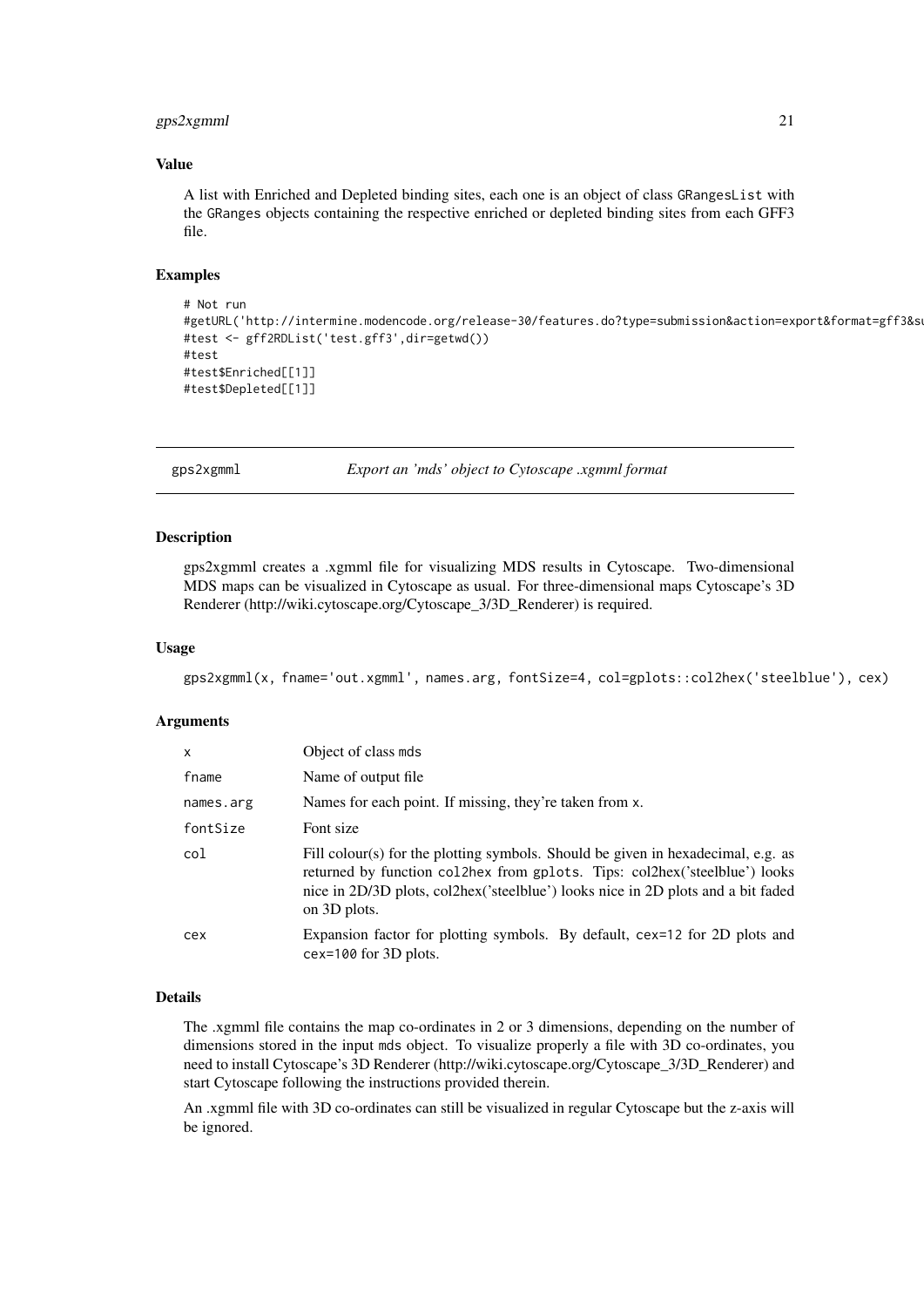# <span id="page-21-0"></span>Value

Generates an .xgmml file that can be opened in Cytoscape (File -> Import -> Network).

#### Examples

#See help(mds) for an example

<span id="page-21-1"></span>mds *Metric and non-metric Multidimensional Scaling for a distGPS object.*

#### Description

Generation of Multidimensional Scaling objects for the dissimilarities between elements given as an input in a distGPS object. Metric and non-metric algorithms are available, as well as an optimization algorithm for improving r-square correlation between observed and approximated distances. The MDS calculation for a given distance matrix can be splitted into smaller individual tasks and run in parallel, greatly improving CPU time and system memory usage. The S4 accessor functions getR2,getStress,getPoints retrieve R-square correlation, stress and points stored within a mds object respectively. The function is.adj is useful to know if a certain chroGPS MDS map has been adjusted by Procrustes or not (see help for procrustesAdj for details.)

#### Usage

 $mds(d, m = NULL, k = 2, type = "classic", add = FALSE, cor.method = "pearson", splitMDS = FALSE, split$ getR2(m) getStress(m) getPoints(m)

# Arguments

| d          | Object of class distGPS with the pairwise observed dissimilarities between ele-<br>ments, a distance matrix.                                                                                                                                                                                                                                      |
|------------|---------------------------------------------------------------------------------------------------------------------------------------------------------------------------------------------------------------------------------------------------------------------------------------------------------------------------------------------------|
| m          | (Optional). Object of class mds with a MDS object generated from the distances<br>in d. Only MDS type "boostMDS" is available. The mds function performs an<br>optimization of the approximated distances in m in order to improve r-square cor-<br>relation between them and the observed dissimilarities en d, maximizing good-<br>ness of fit. |
| k          | Dimensionality of the reconstructed space, typically set to 2 or 3.                                                                                                                                                                                                                                                                               |
| type       | Set to "classic" to perform classical MDS (uses function cmdscale from pack-<br>age stats). Set to "isoMDS" to use Kruskal's non-metric MDS (uses function<br>isoMDS from package MASS) Set to "boostMDS" to perform r-square optimiza-<br>tion of a pre-computed input MDS for that distance matrix.                                             |
| add        | Logical indicating if an additive constant $c^*$ should be computed, and added to<br>the non-diagonal dissimilarities such that all n-1 eigenvalues are non-negative in<br>cmdscale.                                                                                                                                                              |
| cor.method | A character string indicating which correlation coefficient (or covariance) is to<br>be computed. One of "pearson" (default), "kendall", or "spearman", can be ab-<br>breviated.                                                                                                                                                                  |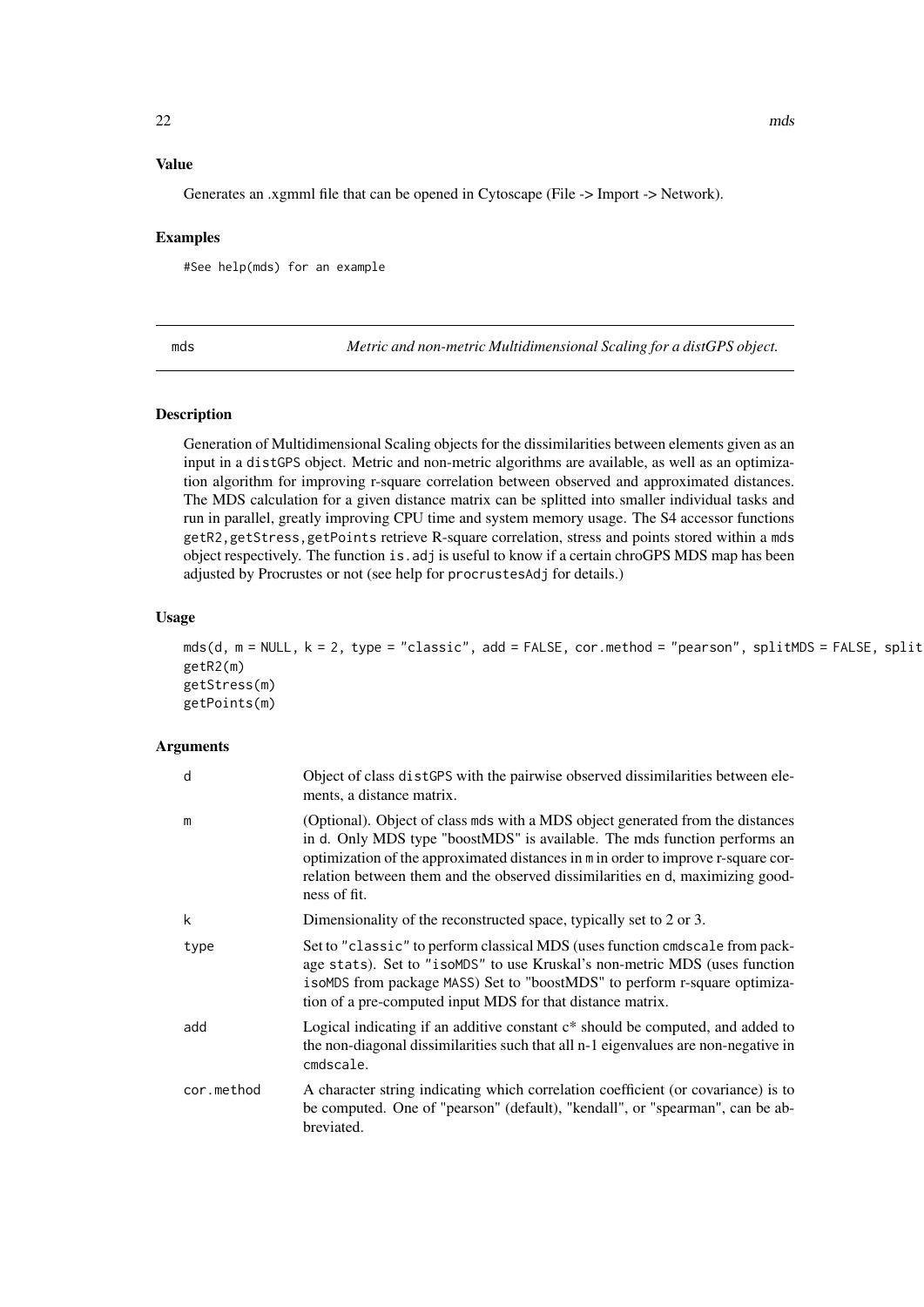$\text{mds}$  23

| splitMDS  | Set to TRUE to perform computation of the MDS in parallel (see parameters<br>below).                                                                                                                                                                                                                                                                                                                                                                      |
|-----------|-----------------------------------------------------------------------------------------------------------------------------------------------------------------------------------------------------------------------------------------------------------------------------------------------------------------------------------------------------------------------------------------------------------------------------------------------------------|
| split     | Proportion of elements to include in each (but last) distance submatrix.                                                                                                                                                                                                                                                                                                                                                                                  |
| overlap   | Proportion of elements to be used as common anchor points between two ad-<br>jacent distance submatrixes. These points will be used as spatial references to<br>stitch each two adjacent MDS objects by Procrustes.                                                                                                                                                                                                                                       |
| stepSize  | Size for the quadratic search step to be used for R-square optimization if boostMDS<br>is called, see specific help function for details.                                                                                                                                                                                                                                                                                                                 |
| reshuffle | Set to TRUE to perform random resampling of the input distance matrix be-<br>fore splitting it for parallel computation. This is often necessary to sufficiently<br>capture the inherent variability of the data in each distance submatrix so that the<br>stitching process can work properly, as the original data may present an arbitrary<br>sorting of some kind. If a previous resampling of the data has been performed,<br>this is not necessary. |
| set.seed  | Random seed to perform the resampling.                                                                                                                                                                                                                                                                                                                                                                                                                    |
| mc.cores  | Number of cores to be passed to the mclapply function from the parallel<br>package, used to perform the parallel MDS computations.                                                                                                                                                                                                                                                                                                                        |
|           | Additional parameters passed to cmdscale, isoMDS or boostMDS, see each indi-<br>vidual help file for details.                                                                                                                                                                                                                                                                                                                                             |

#### Value

The function returns a mds object. See help ("mds-Class") for details.

#### Methods

- mds signature(d = "distGPS", m = "missing"): Creates a mds object with points in a k-dimensional space approximating the pairwise distances in d.
- mds signature(d = "distGPS",m = "mds"): For the observed dissimilarities in d and a valid spatial representation of them in m, the function returns a mds object with an optimized representation of d in terms of R-square. The MDS stress measure is also returned. See help for boostMDS for details.
- plot signature(m = "mds"): S4 plot method for mds objects.

#### Author(s)

Oscar Reina

# See Also

See functions cmdscale, isoMDS from package MASS.

```
x <- rbind(c(rep(0,15),rep(1,5)),c(rep(0,15),rep(1,5)),c(rep(0,19),1),c(rep(1,5),rep(0,15)))
rownames(x) <- letters[1:4]
d <- distGPS(x,metric='tanimoto',uniqueRows=TRUE)
mds1 \leftarrow mds(d)mds1
plot(mds1)
#gps2xgmml(mds1, fname='chroGPS_factors.xgmml', fontSize=4,col=col2hex('red'), cex=8)
```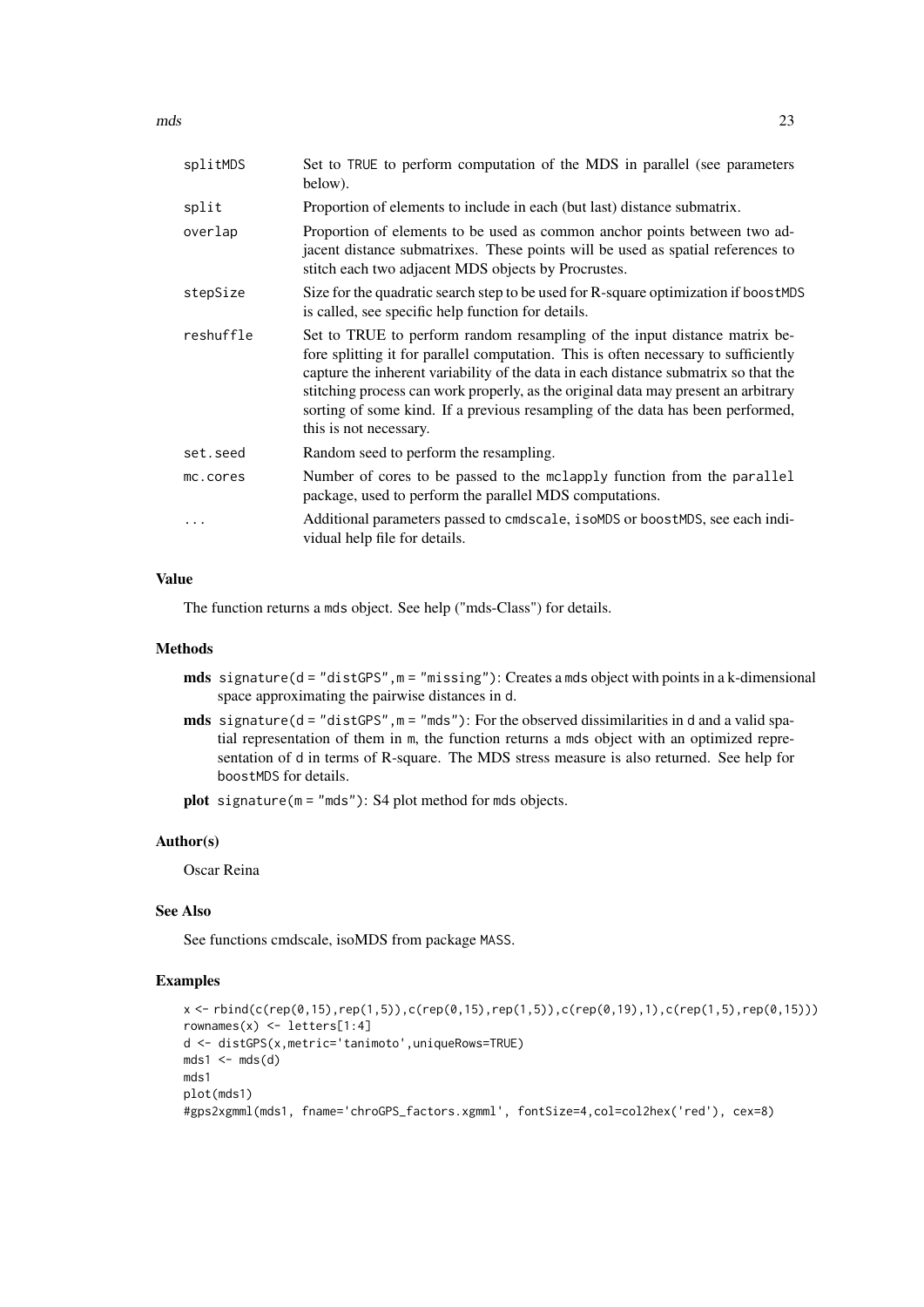<span id="page-23-0"></span>mds-class *Class* "mds"

#### Description

Multidimensional Scaling. Function mds creates object of this class.

#### Details

Parameters for the S4 plot method for mds objects.

Object of class "mds" with a 2D or 3D Multidimensional Scaling to be plotted.

drawlabels: TRUE to use rownames of the MDS points as text labels.

labels: Alternative character vector giving the text labels for the MDS points.

plantar: If a 3D MDS is used, set plantar to TRUE to plot projected views of the MDS using XY, YZ and XZ axis decomposition.

point.cex: Size of the points / spheres for the MDS plot.

text.cex: Size of text labels for the MDS points.

text.pos: Alignment position of the text labels respective to its points (1,2,3,4).

point.col: Color for the MDS points / spheres.

text.col: Color for the MDS text labels.

point.pch: PCH type for the MDS points.

type.3d: Use 'p' for points, 's' for spheres.

- radius: Radius for the spheres on a 3D MDS plot. Automatically generated from point.cex and the number of points in the MDS.
- app: Appearance of the 3D spheres on a 3D MDS plot, can be 'fill', 'lines', 'grid'.
- alpha: Number between 0 and 1 with the level of transparency to be used on spheres on a 3D MDS.
- scalecol: Set to TRUE to use a color scale for points, for instance to color points (genes) according to their expression level on a chroGPS-genes MDS plot.
- scale: Scale to use to generate scale colors (for instance normalized gene expression for each element (gene) on chroGPS-genes MDS).
- palette: Color palette to be used for scale colors.
- xlim: Graphical limit for the X axis.
- ylim: Graphical limit for the Y axis.
- zlim: Graphical limit for the Z axis for 3D plots.

# Objects from the Class

Objects can be created by calls of the form new ("mds", ...).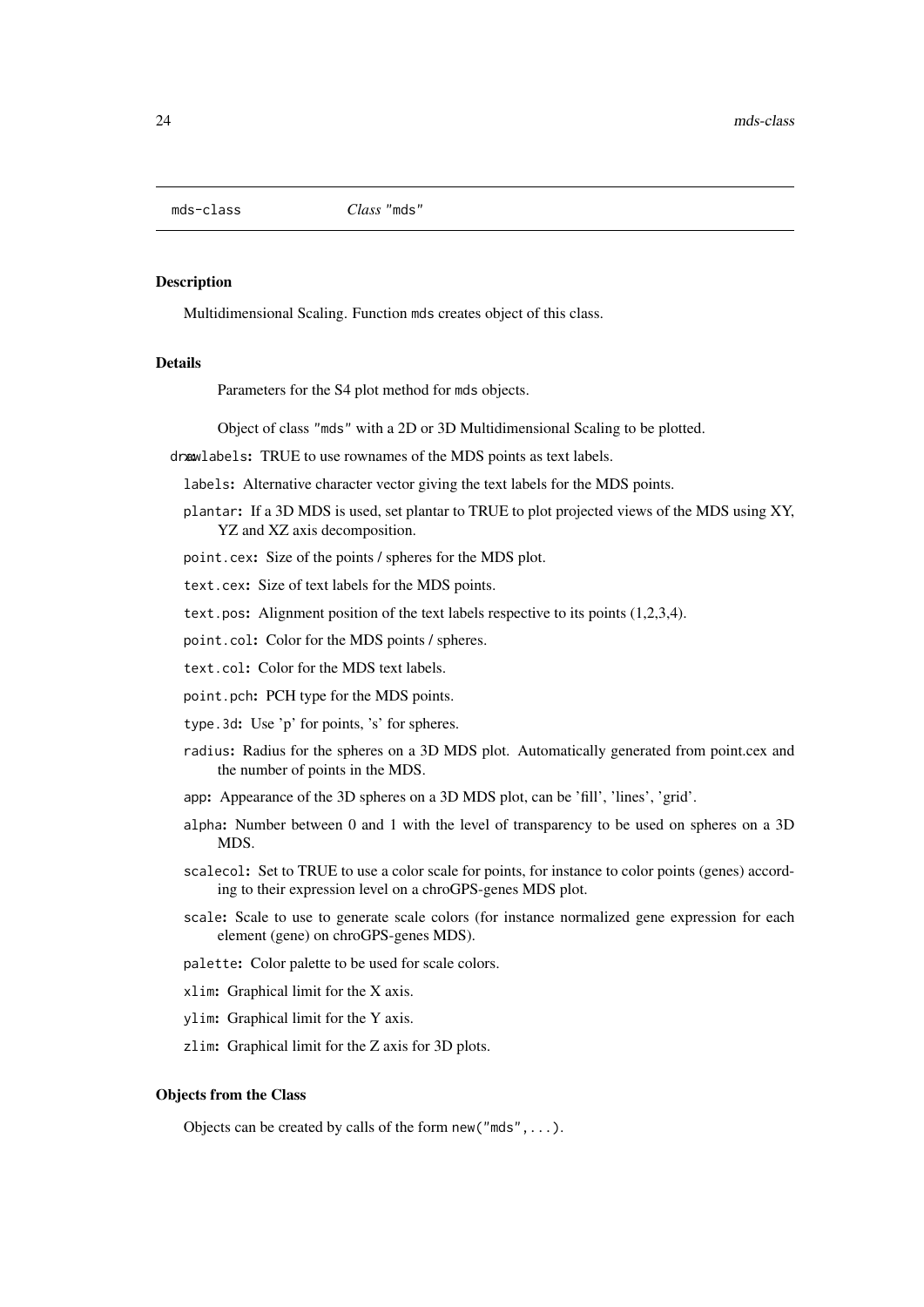#### <span id="page-24-0"></span>mergeClusters 25

# Slots

points: Object of class "matrix" with coordinates in the approximated space.

Type: Object of class "character" with the type of MDS (classicMDS, isoMDS).

- Adj: Object of class "logical" indicating if the MDS object has been adjusted by Procrustes or not.
- R.square: Object of class "numeric" with the percentage of variability from the original dissimilarities captured in the approximated distances.

stress: Object of class "numeric" with the stress for the returned MDS configuration.

#### Author(s)

Oscar Reina

#### See Also

cmdscale from package base. isoMDS from package MASS.

#### Examples

showClass("mds")

| mergeClusters | Unsupervised cluster merging based on their observed overlap with |
|---------------|-------------------------------------------------------------------|
|               | automatic changepoint detection.                                  |

#### Description

The function uses contour density estimation as computed by the clusGPS function to merge significantly overlapping clusters in an unsupervised manner. In each step, clusters with highest overlap are merged, their individual density estimates are updated in a computational feasible manner, and the process continues until the maximum overlap between any given pair of clusters drops swiftly, as detected by the cpt.mean function in the changepoint package.

# Usage

```
mergeClusters(clus, clus.method = "unweighted", cpt.method = "mean", logscale = TRUE, brake = rep(1,
```
#### Arguments

| clus        | A clusGPS object from which we want to merge clusters with a significant over-<br>lap when visualized on a chroGPS MDS map. This is quite useful when a clus-<br>tering method (i.e. hierarchical clustering with average linkage) tends to return<br>a high number of overlapping clusters. |
|-------------|----------------------------------------------------------------------------------------------------------------------------------------------------------------------------------------------------------------------------------------------------------------------------------------------|
| clus.method | Currently only 'unweighted' method is supported, that is, cluster overlap is com-<br>puted based on spatial location of contours, but the computed overlaps are not<br>weighted for cluster size.                                                                                            |
| cpt.method  | Use 'mean' for using cpt. mean function in changepoint package for comput-<br>ing overlap changepoint. Use 'var' for cpt. var. See specific function help for<br>details.                                                                                                                    |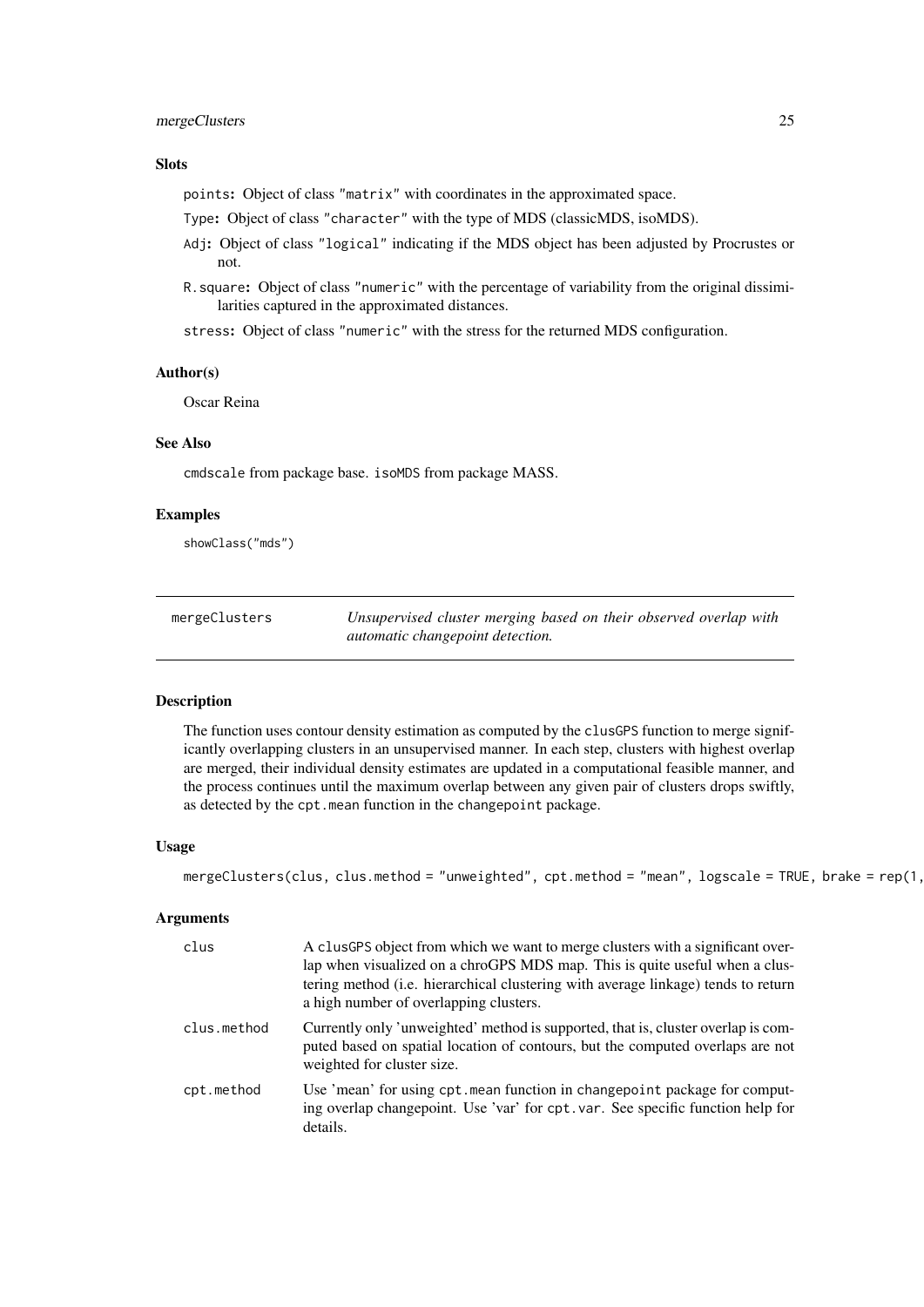<span id="page-25-0"></span>

| logscale | Defaults to TRUE. Whether to use decimal or log scale values for computing<br>overlap changepoint.                                                                                                                                                                                                                                 |
|----------|------------------------------------------------------------------------------------------------------------------------------------------------------------------------------------------------------------------------------------------------------------------------------------------------------------------------------------|
| brake    | (Optional). By default, the function returns the clusters from the optimal merg-<br>ing step as detected by the changepoint functions (brake=1). By using smaller<br>values $(0, -1, -2, )$ or bigger ones $(2, 3, 4, )$ the algorithm can be forced to<br>return the result from any previous or later merging step respectively. |
| plt      | Set to TRUE to visualize maximum cluster overlap for each merging step and<br>changepoint detection (optimal merging step).                                                                                                                                                                                                        |
| mc.cores | Numbers of cores to use in parallel computation.                                                                                                                                                                                                                                                                                   |

#### Value

A clusGPS object where significantly overlapping clusters are merged, highly improving visualization, cluster robustness and further study of the epigenetic configuration of the chroGPS map.

#### Author(s)

Oscar Reina.

#### References

Changepoint package from Killick et al, 2012.

#### See Also

See documentation for package changepoint, clusGPS for epigenetic cluster generation.

#### Examples

```
# Not run
# data(s2)
# # Computing distances
# d <- distGPS(s2.tab,metric='tanimoto',uniqueRows=TRUE)
# # Creating MDS object
# mds1 <- mds(d,type='isoMDS')
# mds1
# plot(mds1)
# Precomputing clustering
# h <- hclust(as.dist(d@d),method='average')
# # Calculating densities (contours and probabilities), takes a while
# clus <- clusGPS(d,mds1,preMerge=TRUE,k=300) # Generating a high number of clusters
# clus <- mergeClusters(clus)
```
mergeReplicates *Merges information from epigenetic replicates at factor, gene and chroGPS MDS map level.*

# Description

The function performs effectively merging of epigenetic replicate information, either as genomic intervals or as gene epigenetic profiles. It also allows merging of final chroGPS MDS factor maps so that multiple points for the same epigenetic factor (i.e. different antibodies or experimental sources) are returned as a single location in the map (centroid).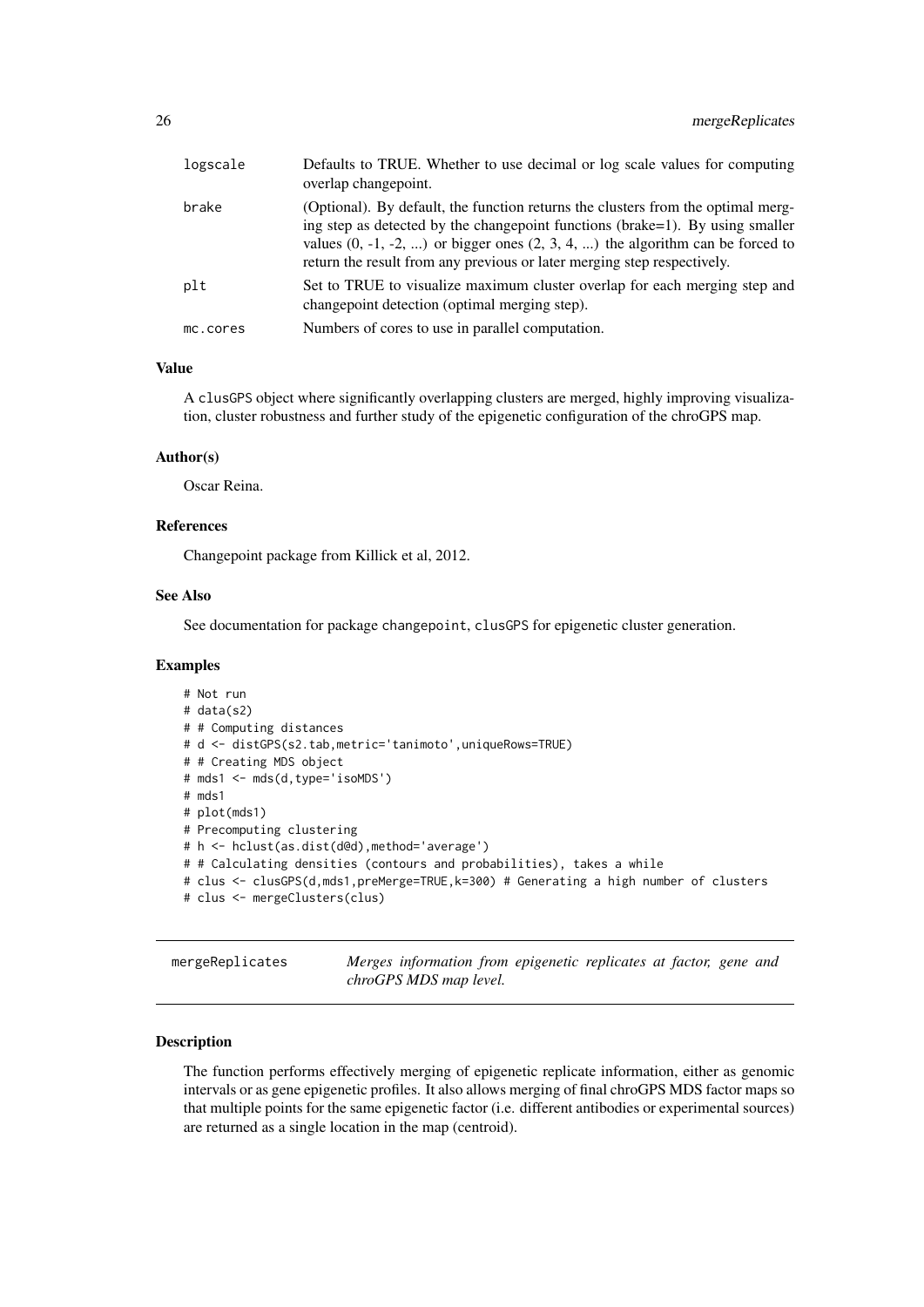#### <span id="page-26-0"></span>mergeReplicates 27

#### Usage

```
mergeReplicates(x,id,mergeBy='any',mc.cores=1)
```
#### Arguments

| $\mathsf{x}$ | Object containing the epigenetic information used to generate either factors or<br>gene maps. Can also be a final chroGPS-factors MDS map object.                                                                                                                                         |
|--------------|-------------------------------------------------------------------------------------------------------------------------------------------------------------------------------------------------------------------------------------------------------------------------------------------|
| id           | Identifier for epigenetic factors (list elements for x='GRangesList', column names<br>for $x = 'matrix'$ or 'data.frame', row names for $x = 'mds'$ ). This information will<br>be used to identify valid replicates to be merged.                                                        |
| mergeBy      | Either a character vector with possible values 'any' or 'all' to merge replicate<br>genomic intervals or gene epigenetic profiles based on a logical 'OR' or 'AND'<br>fashion, or a decimal number between $(0,1]$ indicating the minimum proportion<br>of replicates needed to consider. |
| mc.cores     | Number of cores to use in calls to parallel:: mclapply                                                                                                                                                                                                                                    |

#### Value

An object from the same class as x, containing a data set with merged replicates as specified by the 'mergeBy' argument.

#### Methods

- signature( $x = 'GRangesList'$ ) Each element in x is assumed to indicate the binding sites for a different sample, e.g. epigenetic factor. Typically space(x) indicates the chromosome, start(x) the start position and end(x) the end position (in bp). Strand information is ignored.
- signature( $x=$ 'matrix') Rows in x contain individuals for which we want to compute distances. Columns in x contain the variables, and should only contain either 0's and 1's or FALSE and TRUE.

signature(x='mds') A MDS object containing a chroGPS-factors map.

# See Also

[mds](#page-21-1) to create MDS-oriented objects

```
## Not run
#data(s2)
#data(bg3)
#names(s2)
#names(bg3)
# Unify replicates
#mnames <- sort(unique(intersect(s2names$Factor,bg3names$Factor)))
#sel <- s2names$Factor %in% mnames
#s2.repset <- mergeReplicateList(s2[sel],id=s2names$Factor[sel],mergeBy='any')
#sel <- bg3names$Factor %in% mnames
#bg3.repset <- mergeReplicateList(bg3[sel],id=bg3names$Factor[sel],mergeBy='any')
```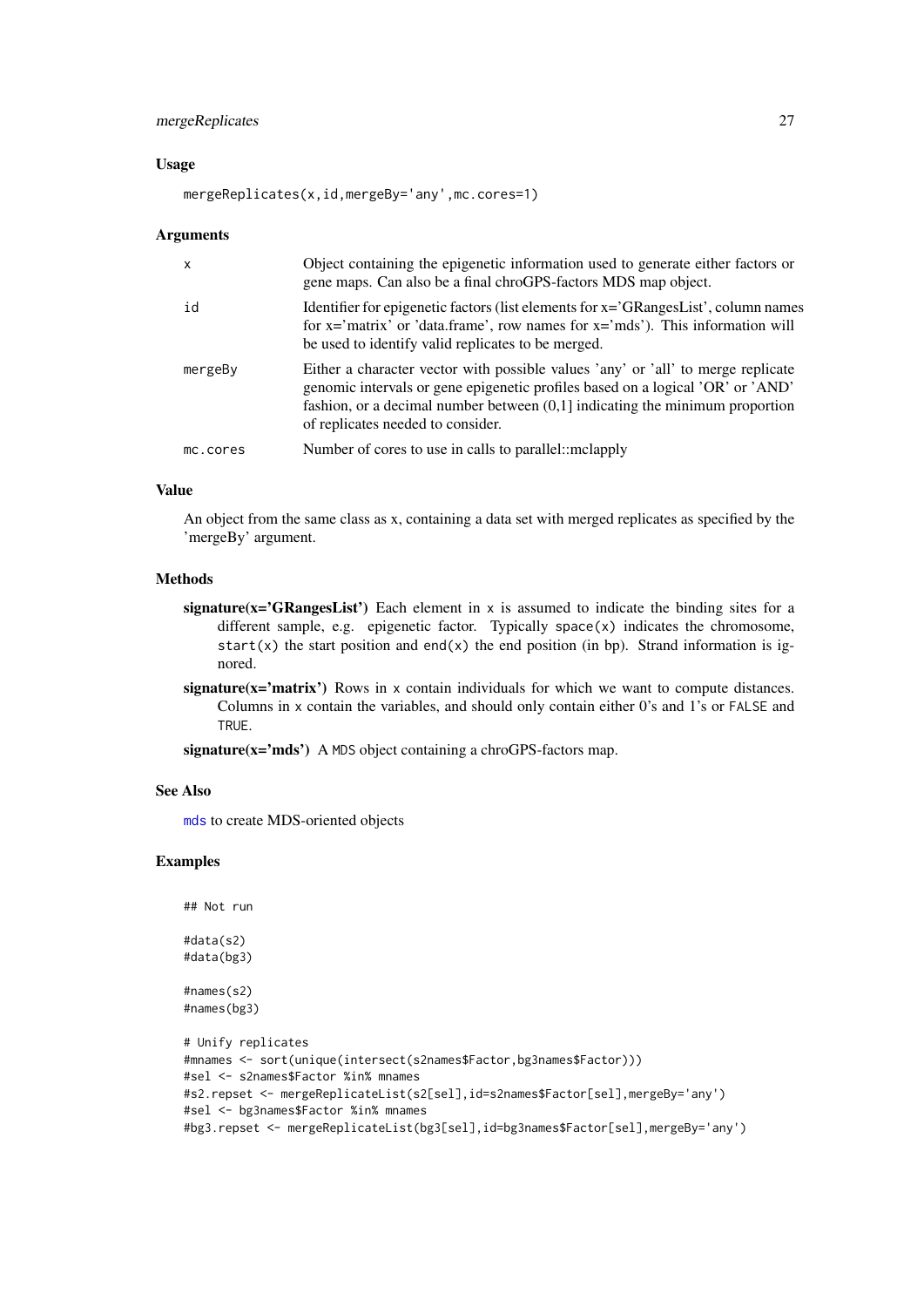```
#names(s2.repset)
#names(bg3.repset)
```
<span id="page-27-1"></span>procrustesAdj *Use Procrustes to adjust an MDS map containing samples obtained under different conditions, e.g. technology or genetic backgrounds.*

#### **Description**

The function adjusts a previous mds to take into account that samples were obtained under different conditions, e.g. technological or genetic. Pairwise adjustments are performed by identifying samples present in both conditions and using Procrustes. When there are more than two conditions, sequential pairwise adjustments are applied (in the order that maximizes the number of common samples in each pairwise adjustment).

# Usage

procrustesAdj(mds1, d, adjust, sampleid)

#### Arguments

| mds1     | Object of class mds with a Multi-dimensional scaling analysis on a distance ma-<br>trix, typically obtained by a previous call to mds.                                                                   |
|----------|----------------------------------------------------------------------------------------------------------------------------------------------------------------------------------------------------------|
| d        | Object of class dist GPS with the matrix used to create the Multidimensional<br>Scaling object usually through a call to mds.                                                                            |
| adjust   | Vector indicating the adjustment factor, i.e. the condition under which each<br>sample has been obtained.                                                                                                |
| sampleid | Vector containing the sample identifier. sample identifier same value<br>for samples obtained under different conditions, as this is used to detect the<br>samples to be used for Procrustes adjustment. |

#### Details

We implement the Procrustes adjustment as follows. First we identify common samples, i.e. those obtained both under conditions A and B. Second, we use Procrustes to estimate the shift, scale and rotation that best matches the position of the samples in B to those in A. If only 1 sample was obtained under both conditions, only the shift is estimated. Last, we apply the estimated shift, scale and rotation to all B samples. That is, the Procruses parameters are estimated using common samples only, which are then applied to all samples to perform the adjustment.

Notice that the R square of the adjusted mds is typically improved after Procrustes adjustment, since distances between samples obtained under different conditions are set to NA and therefore MDS needs to approximate distances between less points.

When several replicates are available for a given sampleid under the same condition (adjust), the average position of all replicates is used.

# Value

Adjusted mds object. Have in mind that only original distances between samples obtained under the same condition should be conserved, as the adjusted distances manipulated by Procrustes no longer correlate with the distances between their points in the adjusted MDS.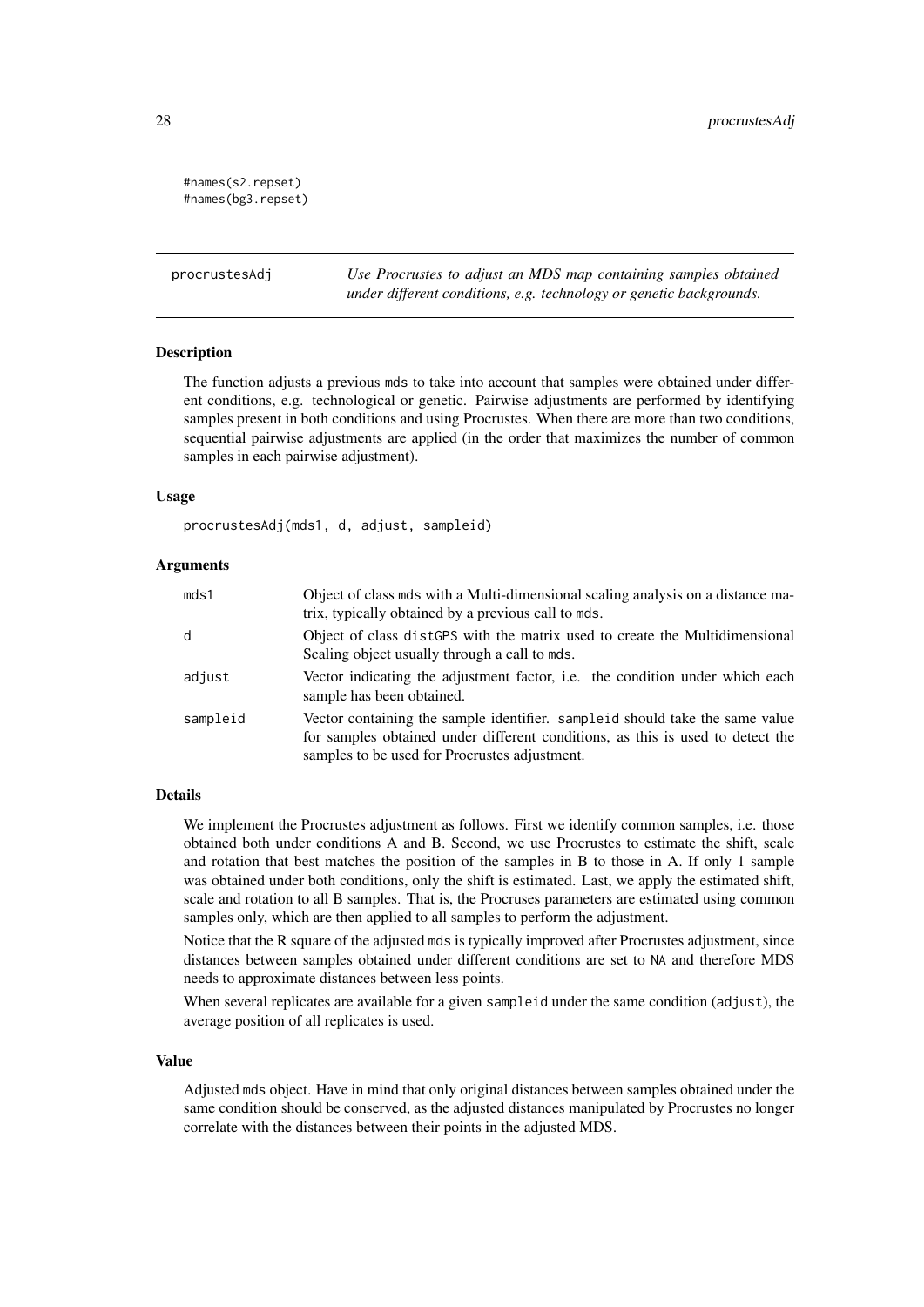#### <span id="page-28-0"></span>profileClusters 29

#### Methods

signature( $x = 'mds'$ ) x is a mds object with the results of an MDS analysis.

#### See Also

[distGPS](#page-14-1) for computing distances, [mds](#page-21-1) to create MDS-oriented objects.

#### Examples

```
# Unadjusted map
data(s2)
data(s2Seq)
data(toydists) # precomputed distances
# d2 <- distGPS(c(reduce(s2),reduce(s2Seq)),metric='avgdist') # not run
mds2 <- mds(d2,k=2,type='isoMDS')
cols <- c(as.character(s2names$Color),as.character(s2SeqNames$Color))
sampleid <-
  c(as.character(s2names$Factor),as.character(s2SeqNames$Factor))
pchs <- rep(c(20,17),c(length(s2),length(s2Seq)))
point.cex <- rep(c(8,5),c(length(s2),length(s2Seq)))
par(mar=c(2,2,2,2))
plot(mds2,drawlabels=TRUE,point.pch=pchs,point.cex=point.cex,text.cex=.7,
point.col=cols,text.col='black',labels=sampleid,font=2)
#legend('topleft',legend=sprintf('R2=%.3f - %stress=%.3f',getR2(mds2),getStress(mds2)),bty='n',cex=1)
legend('topright',legend=c('ChIP-Chip','ChIP-Seq'),pch=c(20,17),pt.cex=c(1.5,1))
# Procrustes Adjusted map
adjust <- rep(c('chip','seq'),c(length(s2),length(s2Seq)))
sampleid <-
c(as.character(s2names$Factor),as.character(s2SeqNames$Factor))
mds3 <- procrustesAdj(mds2,d2,adjust=adjust,sampleid=sampleid)
par(mar=c(0,0,0,0),xaxt='n',yaxt='n')
plot(mds3,drawlabels=TRUE,point.pch=pchs,point.cex=point.cex,text.cex=.7,
point.col=cols,text.col='black',labels=sampleid,font=2)
#legend('topleft',legend=sprintf('R2=%.3f - %stress=%.3f',getR2(mds3),getStress(mds3)),bty='n',cex=1)
legend('topright',legend=c('ChIP-Chip','ChIP-Seq'),pch=c(20,17),pt.cex=c(1.5,1))
# Peak Width Adjusted map
s2.pAdj <-
adjustPeaks(c(reduce(s2),reduce(s2Seq)),adjust=adjust,sampleid=sampleid,logscale=TRUE)
# d3 <- distGPS(s2.pAdj,metric='avgdist')
mds4 <- mds(d3,k=2,type='isoMDS')
par(mar=c(0,0,0,0),xaxt='n',yaxt='n')
plot(mds4,drawlabels=TRUE,point.pch=pchs,point.cex=point.cex,text.cex=.7,
point.col=cols,text.col='black',labels=sampleid,font=2)
#legend('topleft',legend=sprintf('R2=%.3f - %s=%.3f',getR2(mds4),getStress(mds4)),bty='n',cex=1)
```

```
legend('topright',legend=c('ChIP-Chip','ChIP-Seq'),pch=c(20,17),pt.cex=c(1.5,1))
```
profileClusters *Assess epigenetic profiles for genes present in each cluster as obtained by the* clusGPS *function.*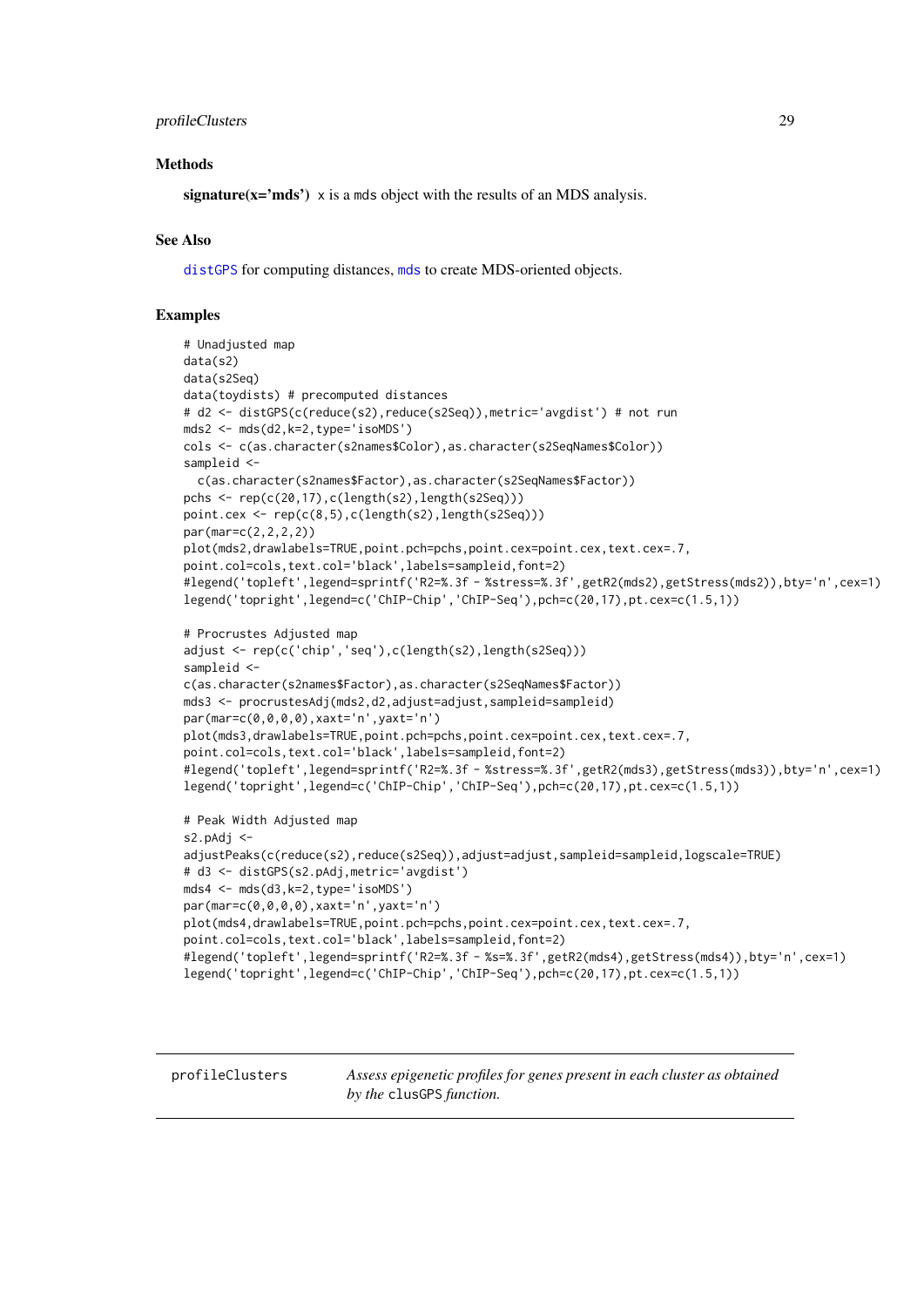<span id="page-29-0"></span>Assess epigenetic profiles for genes present in each cluster as obtained by the clusGPS function.

#### Usage

```
profileClusters(x, clus, clusName = NULL, normalize = FALSE, mc.core = 1, ...)
```
#### Arguments

| $\mathsf{x}$ | Matrix or data.frame with epigenetic profiles used to generate chroGPS-genes<br>map. See distGPS.              |
|--------------|----------------------------------------------------------------------------------------------------------------|
| clus         | A valid clusGPS object from the chroGPS-genes map generated from x.                                            |
| clusName     | If desired, the name of a clustering solution within the clusGPS object. See<br>clusNames.                     |
| normalize    | Normalize epigenetic profile information with respect to whole genome (to as-<br>sess enrichments/depletions). |
| mc.cores     | Cores to use in call to parallel:: mclapply.                                                                   |
| $\ddotsc$    | Additional arguments.                                                                                          |

# Value

Data frame with epigenetic enrichment profiles for all clusters (rows) and epigenetic factors (columns), to be used for downstream assessments or visualization (heatmaps).

# Author(s)

Oscar Reina.

#### See Also

distGPS, clusGPS.

# Examples

## Not run

<span id="page-29-1"></span>rankFactorsbyDomain *Function to help selecting candidate epigenetic factors based on Epigenetic Domain cohesion/separation.*

#### Description

Function to help selecting candidate epigenetic factors based on Epigenetic Domain cohesion/separation. This function ranks all combinations of a certain size of epigenetic factors in the selected domain based on how much they contribute to provide a good cohesion and separation of the points of their epigenetic domain against the rest. This allows selection of the 'best' combination of epigenetic factors in a certain domain to generate informative epigenetic maps.

# Usage

```
rankFactorsbyDomain(d, sampleinfo, ranktype = "domainDist", selName = "Color", selValue, k = NULL, n
```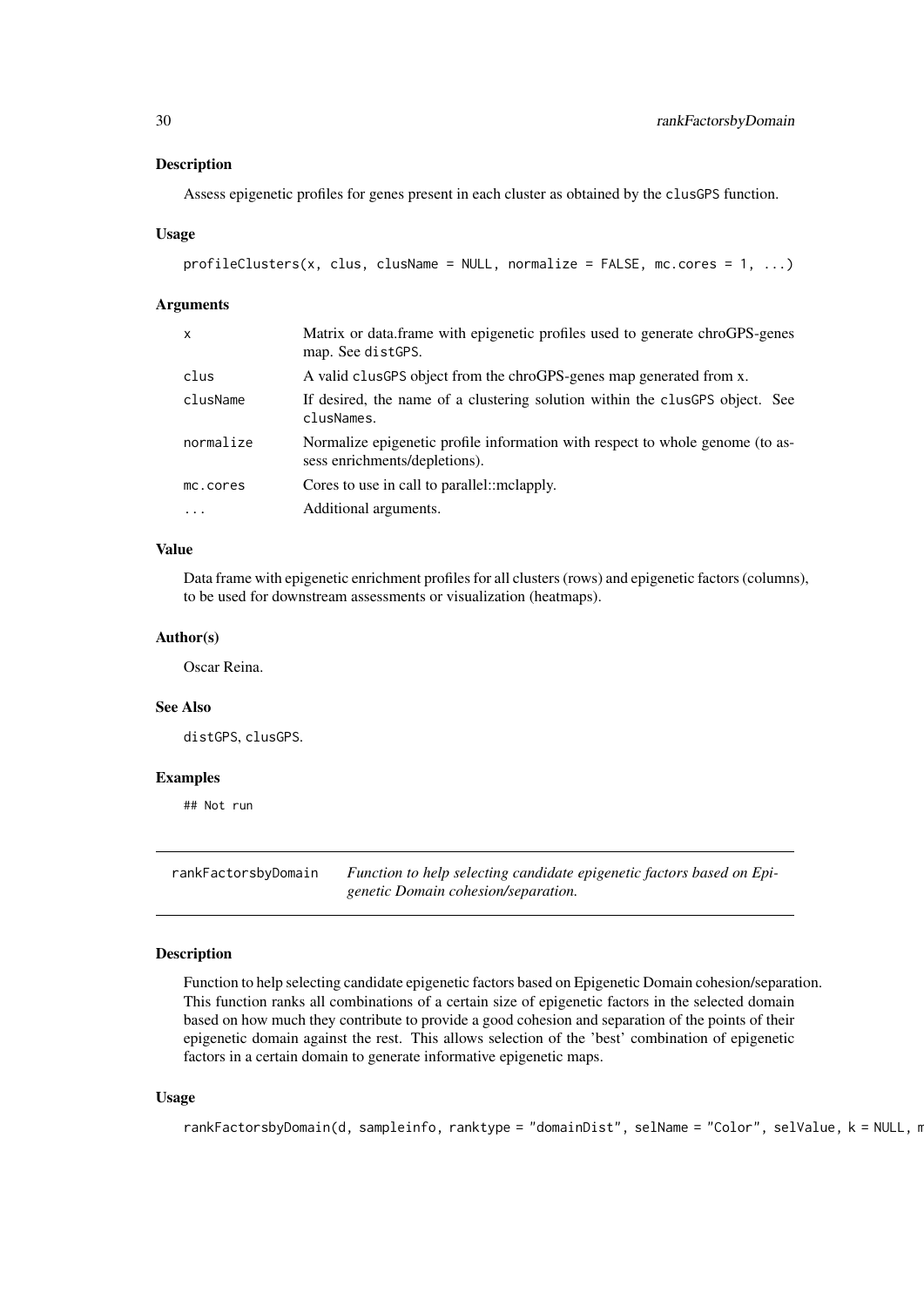# <span id="page-30-0"></span>Arguments

| d          | A distGPS object with the epigenetic distances, see function distGPS.                                                                                                                                   |
|------------|---------------------------------------------------------------------------------------------------------------------------------------------------------------------------------------------------------|
| sampleinfo | A data frame object with at least the domain information for the epigenetic fac-<br>tors in the provided distance matrix. Sampleinfo rownames need to match row<br>and colnames in the distance matrix. |
| ranktype   | Character vector indicating the method to use. Currently only supporting 'do-<br>mainDist' method.                                                                                                      |
| selName    | Name of the column containing the epigenetic domain information in the sam-<br>pleinfo dataframe.                                                                                                       |
| selValue   | Character indicating the name of the domain to be evaluated.                                                                                                                                            |
| k          | Size of the factor combination to be evaluated.                                                                                                                                                         |
| mc.cores   | Cores to use in calls to parallel:: mclapply.                                                                                                                                                           |
|            |                                                                                                                                                                                                         |

# Value

Named list with each evaluated combination of factors and:

| inter | Their resulting average inter-domain distance. |
|-------|------------------------------------------------|
| intra | Their resulting average intra-domain distance. |

# Author(s)

Oscar Reina.

# See Also

[distGPS](#page-14-1), [domainDist](#page-17-1)

# Examples

## Rank Factors by Domain, using intra/inter domain distance

```
data(s2)
data(toydists)
#d <- distGPS(s2,metric='avgdist',mc.cores=8) # Compute distances
rownames(s2names) <- s2names$ExperimentName
# Known domains
# Call rankFactorsbyDomain for HP1a repression domain, select a combination of 4
# factors
library(caTools)
rank.factors.4 <- rankFactorsbyDomain(d,s2names,ranktype='domainDist',selName='Color',selValue='lightblue',
ddd <- as.data.frame(do.call(rbind,lapply(rank.factors.4,unlist)))
ddd <- ddd[order(ddd$intra,decreasing=FALSE),]
head(ddd)
```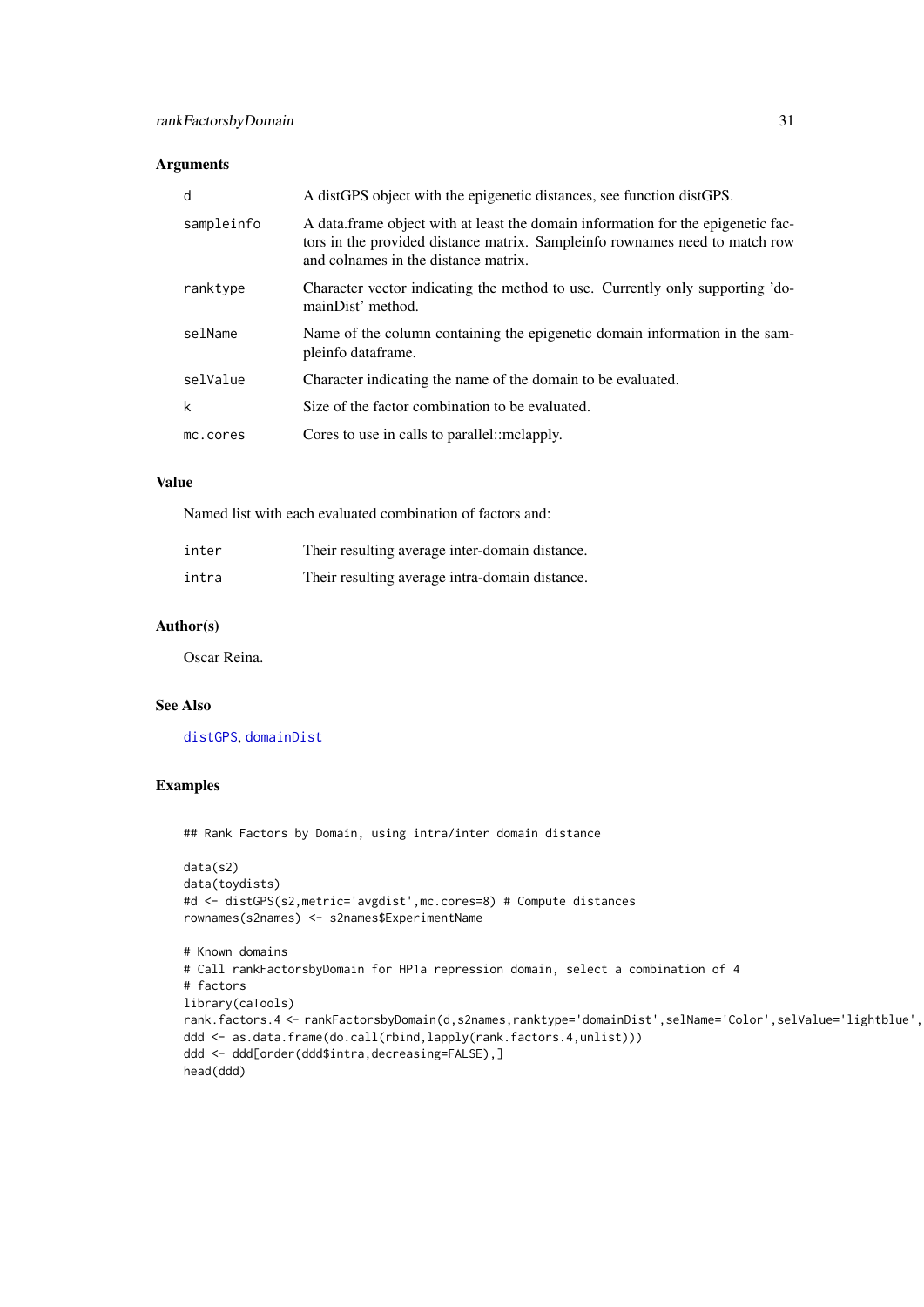<span id="page-31-0"></span>rankFactorsbyProfile *Function to help selecting candidate epigenetic factors based on their predictive capabilities.*

# Description

Function to help selecting candidate epigenetic factors based on their predictive capabilities. This function evaluates how information from a certain set of epigenetic factors can be used to accurately predict information from the rest using linear and logistic regression.

# Usage

rankFactorsbyProfile(x,minFactors=5,ranktype='glm',glm.threshold=0.5,verbose=TRUE,maxIter=ncol(x

# Arguments

| X             | A genes x factors table as used in the distGPS function for generation of epige-<br>netic gene maps.                                        |
|---------------|---------------------------------------------------------------------------------------------------------------------------------------------|
| minFactors    | Minimum set of 'core' factors to retain. Factors are removed based on how<br>accurately they can be predicted by others.                    |
| ranktype      | Either 'lm' for using linear regression, or 'glm' for logistic.                                                                             |
| glm.threshold | For 'glm', threshold to round values obtained from the predict function so that<br>they are compared with the real values. Defaults to 0.5. |
| verbose       | Informs about progression of the linear or logistic regression steps.                                                                       |
| maxIter       | Deprecated.                                                                                                                                 |
| mc.cores      | Cores to use in calls to parallel::mclapply.                                                                                                |

# Value

A data frame with the epigenetic factors in the order they are removed and their prediction accuracy.

# Author(s)

Oscar Reina.

# See Also

[distGPS](#page-14-1), [domainDist](#page-17-1), [rankFactorsbyDomain](#page-29-1)

#### Examples

## Not run

data(s2)

```
# Unknown domains
# Perform computation
glm.rank <- rankFactorsbyProfile(s2.tab,ranktype='glm',glm.threshold=0.75,mc.cores=1)
```
# Returned objects are lists named by the factor with highest prediction accuracy in each iteration names(glm.rank)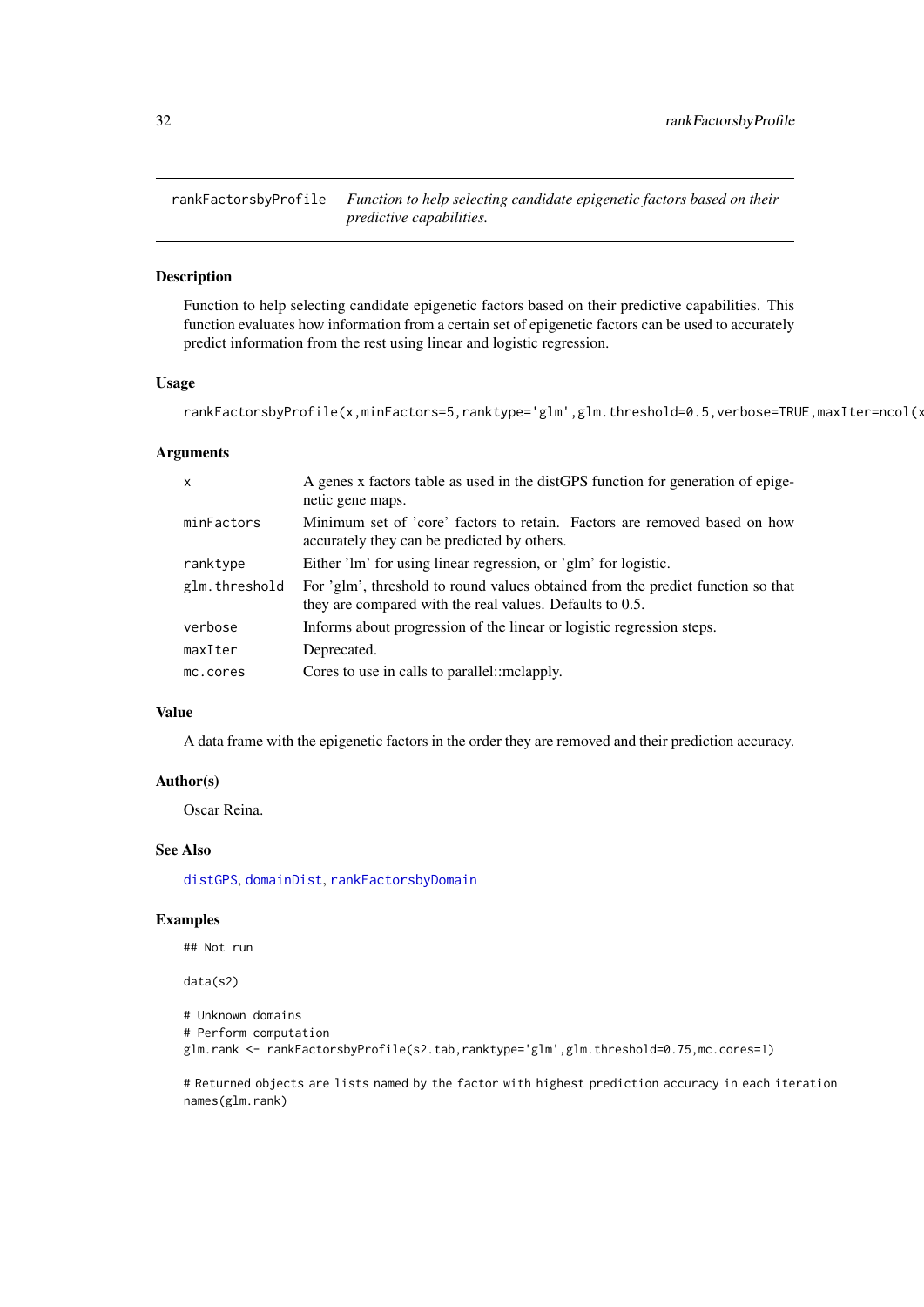<span id="page-32-0"></span>

s2 *Sample binding site and related data from S2 and BG3 cell lines in Drosophila melanogaster.*

#### Description

chroGPS example dataset including ChIP-CHIP (modEncode) and ChIP-Seq (NCBI GEO GSE19325) data for Drosophila melanogaster S2 and BG3 cell lines as well as S2 wildtype gene expression values coming from Affymetrix Drosophila2 arrays. The object toydists stores precomputed distGPS objects (called d,d2,d3) for the epigenetic factors used in the dynamic vignette that comes with the package. The objects d.origs,m.origs, contain the distGPS and mds objects for the 76 S2 epigenetic factors used in Font-Burgada et al. 2014, computed over modENCODE Origins of Replication at four different replication time points.

#### Usage

```
data(s2)
data(s2Seq)
data(bg3)
data(repliSeq)
```
# Source

http://www.modencode.org http://www.ncbi.nlm.nih.gov/geo/query/acc.cgi?acc=GSE19325

#### References

http://www.modencode.org http://www.ncbi.nlm.nih.gov/geo/

# Examples

```
data(s2)
class(s2)
s2
s2names$Factor
data(s2Seq)
s2Seq
data(bg3)
names(bg3)
data(repliSeq)
class(d.origs)
class(m.origs)
names(d.origs)
d.origs[[1]]
m.origs[[1]]
```
# See vignette examples for several uses of these datasets.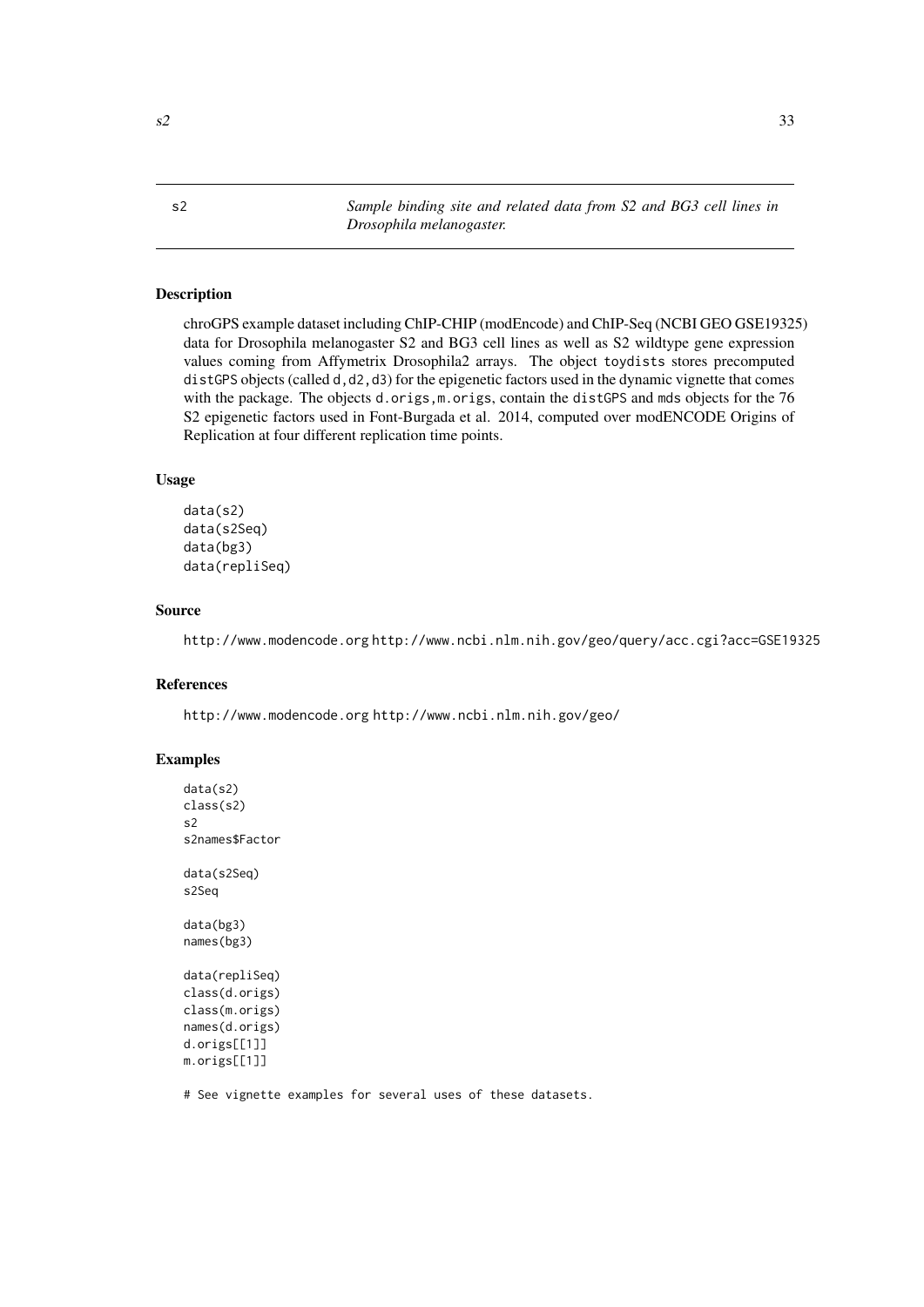<span id="page-33-0"></span>splitDistGPS-class *Class* "splitDistGPS"

# Description

Set of pairwise distances between elements. This is an internal class to be used with the parallel version of mds, and should not be used on its own.

# Objects from the Class

Objects from this class are used internally for parallel Multidimensional Scaling. See mds for details.

# Slots

d: List of distGPS objects.

- size: Object of class "numeric" indicating the size of the individual distGPS objects in the list. See function mds.
- o: Object of class "numeric" with the overlap (anchor points) between adjacent distGPS objects. See function mds.

shuffle: Object of class "numeric", deprecated.

# Author(s)

Oscar Reina

# Examples

showClass("splitDistGPS")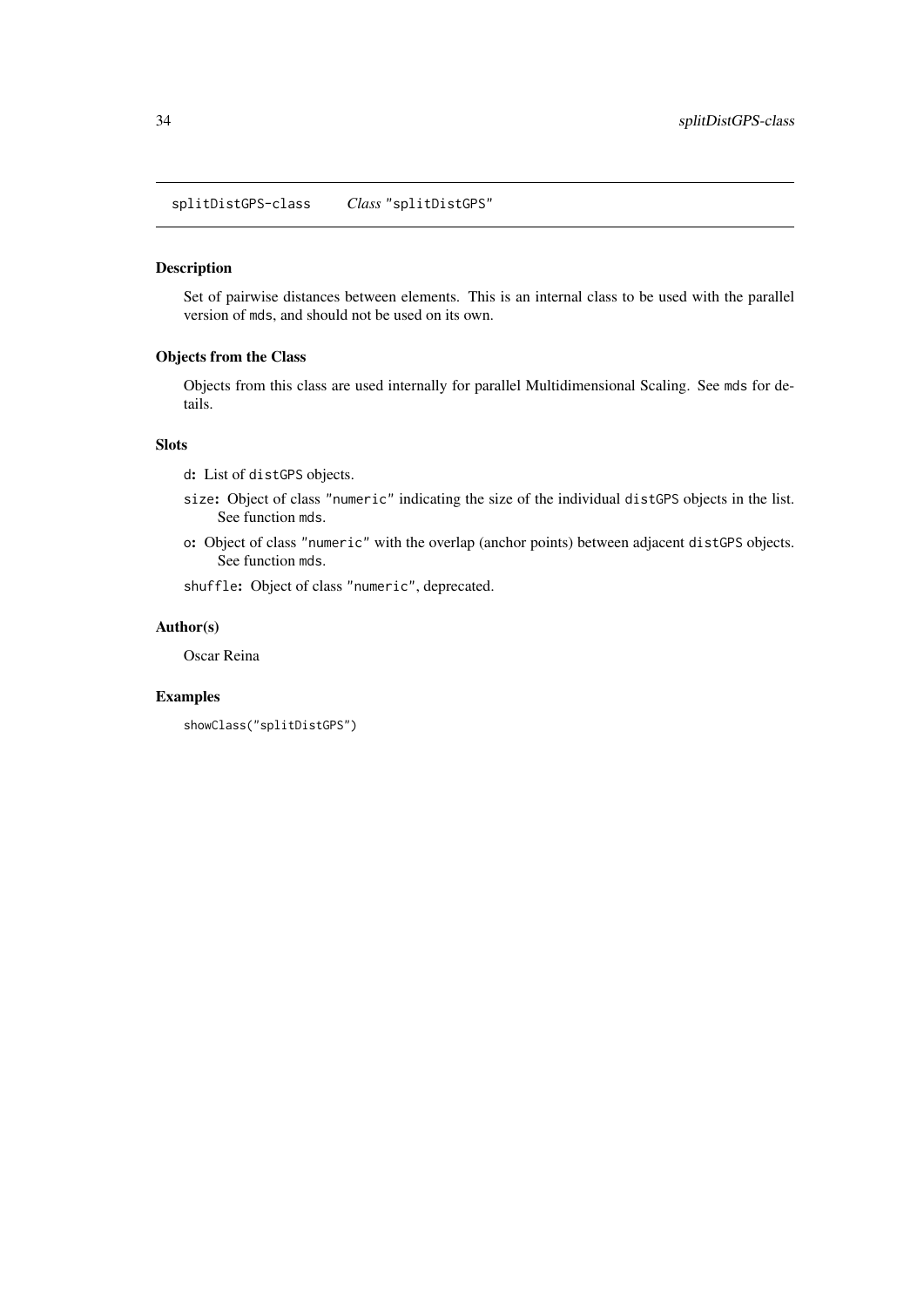# <span id="page-34-0"></span>Index

∗Topic ~changepoint mergeClusters, [25](#page-24-0) ∗Topic ~clustering diffGenes, [12](#page-11-0) mergeClusters, [25](#page-24-0) ∗Topic ~mds diffFactors, [11](#page-10-0) diffGenes, [12](#page-11-0) ∗Topic classes clusGPS-class, [9](#page-8-0) distGPS-class, [17](#page-16-0) mds-class, [24](#page-23-0) splitDistGPS-class, [34](#page-33-0) ∗Topic clustering distGPS, [15](#page-14-0) mergeReplicates, [26](#page-25-0) ∗Topic cluster clusGPS, [6](#page-5-0) ∗Topic datasets bg3, [4](#page-3-0) s2, [33](#page-32-0) ∗Topic graphics geneSetGPS, [19](#page-18-0) ∗Topic graphs mds, [22](#page-21-0) ∗Topic manip gps2xgmml, [21](#page-20-0) ∗Topic mds mds, [22](#page-21-0) ∗Topic modEncode bg3, [4](#page-3-0) s2, [33](#page-32-0) ∗Topic multivariate,cluster addVar, [2](#page-1-0) adjustPeaks, [3](#page-2-0) boostMDS, [5](#page-4-0) domainDist, [18](#page-17-0) getURL, [20](#page-19-0) gff2RDList, [20](#page-19-0) procrustesAdj, [28](#page-27-0) ∗Topic multivariate distGPS, [15](#page-14-0) mergeReplicates, [26](#page-25-0)

addVar, [2](#page-1-0) adjustPeaks, [3](#page-2-0) adjustPeaks,GRangesList-method *(*adjustPeaks*)*, [3](#page-2-0) adjustPeaks-methods *(*adjustPeaks*)*, [3](#page-2-0) as.matrix,distGPS-method *(*distGPS-class*)*, [17](#page-16-0) bg3, [4](#page-3-0) bg3names *(*bg3*)*, [4](#page-3-0) boostMDS, [5](#page-4-0) clusGPS, [6](#page-5-0) clusGPS,distGPS,mds-method *(*clusGPS*)*, [6](#page-5-0) clusGPS-class, [9](#page-8-0) clusGPS-method *(*clusGPS-class*)*, [9](#page-8-0) clusGPS-methods *(*clusGPS*)*, [6](#page-5-0) clusNames *(*clusGPS*)*, [6](#page-5-0) clusNames,clusGPS-method *(*clusGPS*)*, [6](#page-5-0) clusterID *(*clusGPS*)*, [6](#page-5-0) clusterID,clusGPS-method *(*clusGPS*)*, [6](#page-5-0) combineGenesMatrix, [10](#page-9-0) contour2dDP *(*clusGPS*)*, [6](#page-5-0) d *(*s2*)*, [33](#page-32-0) d2 *(*s2*)*, [33](#page-32-0) d3 *(*s2*)*, [33](#page-32-0) diffFactors, [11](#page-10-0) diffFactors-methods *(*diffFactors*)*, [11](#page-10-0) diffGenes, [12](#page-11-0) diffGenes-methods *(*diffGenes*)*, [12](#page-11-0) distGPS, *[4](#page-3-0)*, [15,](#page-14-0) *[29](#page-28-0)*, *[31,](#page-30-0) [32](#page-31-0)* distGPS,data.frame-method *(*distGPS*)*, [15](#page-14-0) distGPS,GRangesList-method *(*distGPS*)*, [15](#page-14-0) distGPS,matrix-method *(*distGPS*)*, [15](#page-14-0) distGPS-class, [17](#page-16-0) distGPS-methods *(*distGPS*)*, [15](#page-14-0)

find.fdr *(*diffGenes*)*, [12](#page-11-0) find.threshold *(*diffGenes*)*, [12](#page-11-0)

domainDist, [18,](#page-17-0) *[31,](#page-30-0) [32](#page-31-0)*

geneSetGPS, [19](#page-18-0) geneSetGPS,data.frame,mds,character-method *(*geneSetGPS*)*, [19](#page-18-0)